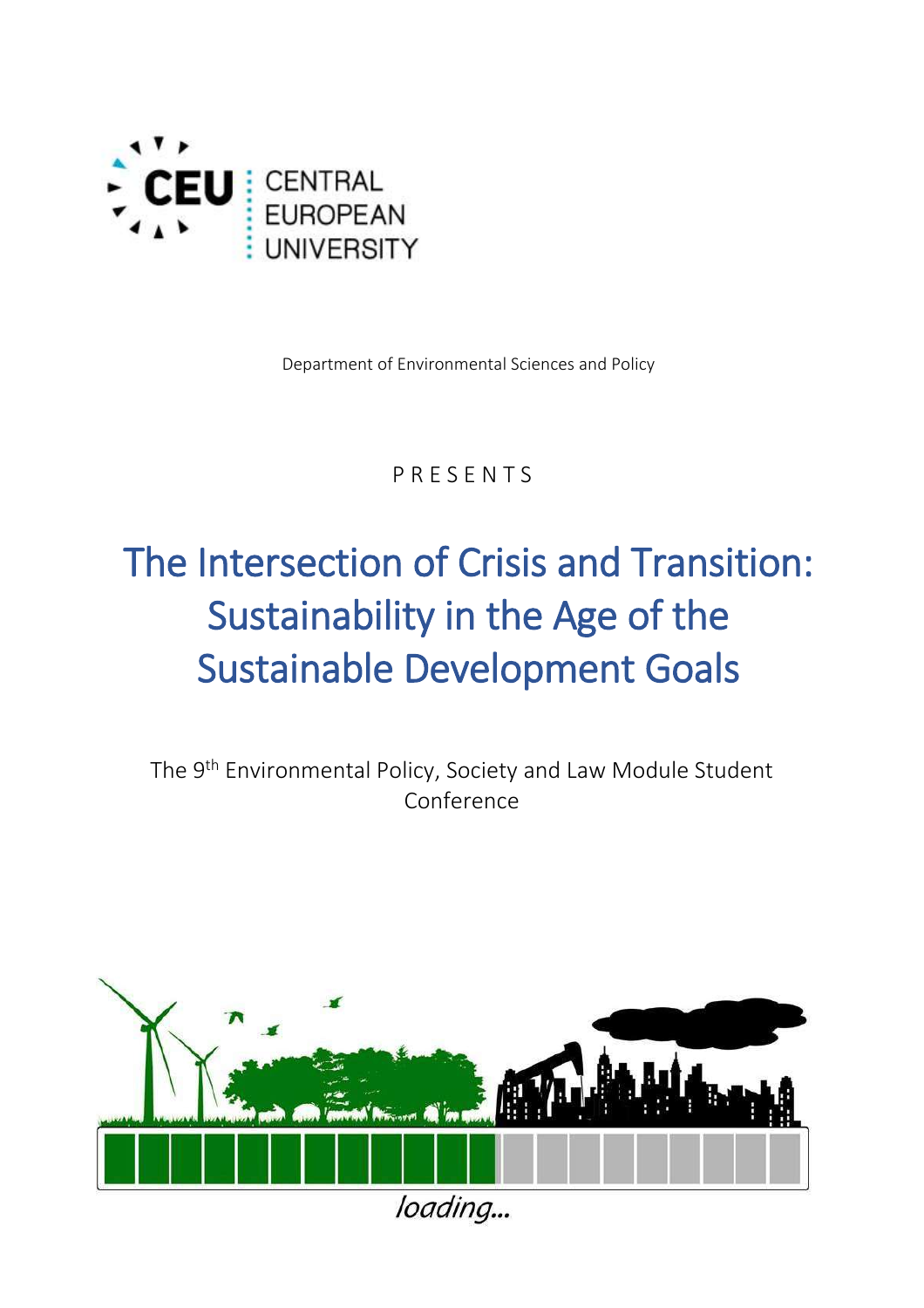#### Introduction and Acknowledgements

Over the past four months, 42 people coming from 42 different backgrounds gathered in Budapest to discuss and learn about a variety of environmental issues. These months were full of challenges, learning opportunities, and intense class discussions. We were all able to gain knowledge from our professors and classmates, and share the knowledge we already had with the same people. This conference represents the fruit of all the learning that we have done so far. Today, some of us will present on topics that we already loved and were passionate about, while others will present on topics that they just learned about in the past few months. Either way, every one of us presenting today has worked hard all semester long to get to this point, and today is the conclusion of that work.

I would like to thank professor Alexios Antypas for his guidance throughout our work on this conference, as well as all the professors who have mentored and advised students as they worked on these presentations. Special thanks to our amazing coordinators Gyorgyi Puruczky, and Kriszta Szabados.

Lastly, the biggest thank you to the members of the organizing committee, Carly and Sahar who took care of catering, Caroline, Tieza and Kevin who took care of marketing and outreach, and Jackie, Jelena and Julie who took care of planning the conference day, and making this beautiful booklet and the accompanying agenda.

> *Thank you Hadil J.S. Ayoub Organizing Committee Chair*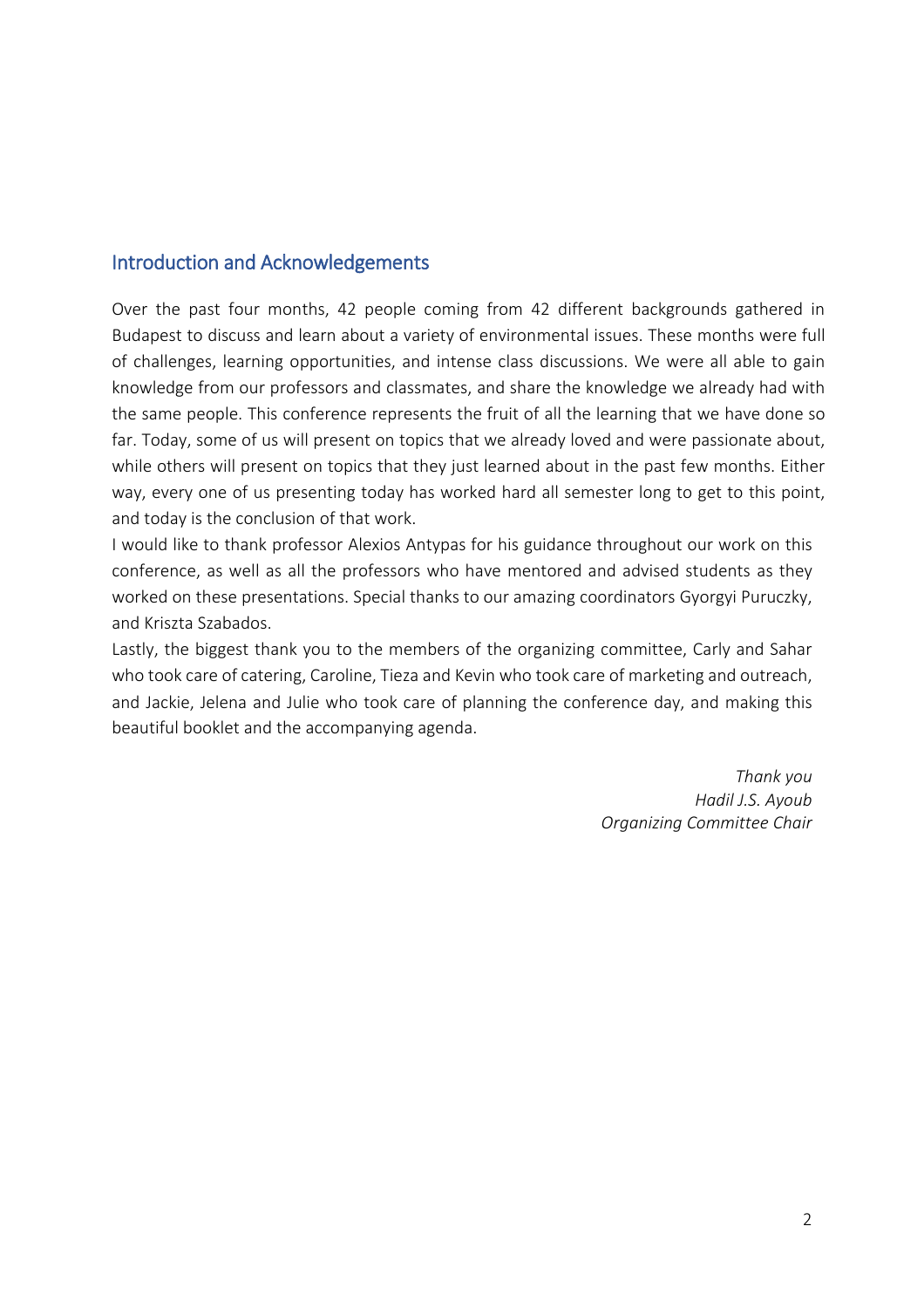### ROOM N15 101

| N15 101 |                                                                                                                                    |
|---------|------------------------------------------------------------------------------------------------------------------------------------|
|         | <b>ZOOM into TREATIES</b>                                                                                                          |
| 9:45    | Role of Policy in DISASTER RISK REDUCTION: a Case Study in NEPAL<br>Rituparna Majumdar                                             |
| 10:00   | Towards the Implementation of the Paris Agreement: Learning from the<br>success of the Montreal Protocol<br>Nacanieli Bolo Speigth |
| 10:15   | From Copenhagen to Paris: Why Copenhagen is a Failure and Paris is a<br><b>Success</b><br>Jelena Zigic                             |
| 10:30   | CITES and Illegal Pet Trade: Case Study of Barbary Macaques (Macaca<br>sylvanus)<br>Luna Milatovic                                 |
| 10:45   | Q&A                                                                                                                                |
|         |                                                                                                                                    |

### Role of Policy in DISASTER RISK REDUCTION: a Case Study in NEPAL

#### *Rituparna Majumdar*

Disaster loss is on the rise with the grave consequences of survival, dignity and livelihood. With climate change and growing world disaster risk is increasingly posing threat to us. This, then compounded by the vulnerabilities and exposure of people to hazard prone areas, socio-economic condition, poorly planned or unplanned urbanization. Disaster risk reduction is founded on the belief that whilst natural hazards are inevitable, the suffering and loss of life associated with them is not. There is now international acknowledgement that disaster risks must be systematically integrated into policies, plan and programme for sustainable development. The importance of promoting disaster risk reduction efforts on the international and regional levels as well as the national and local levels has been recognized in the past few years in a number of key multilateral framework and declaration. The Yokohama strategy for a safer world was adopted in 1994. It provided landmark guidance on reducing disaster risk and the impacts of disasters. The world conference for disaster risk reduction or the Hyogo framework for action, 2005 provided a unique opportunity to promote a strategic and systematic approach to mitigate vulnerabilities to risk and hazards. Recently, the Sendai framework for disaster risk reduction, 2015 brings the political will and the scientific input together to mitigate the risks of disasters.

Bringing a case study of Nepal earthquake, 2015 I will focus on role of policies on the path of risk to resilience.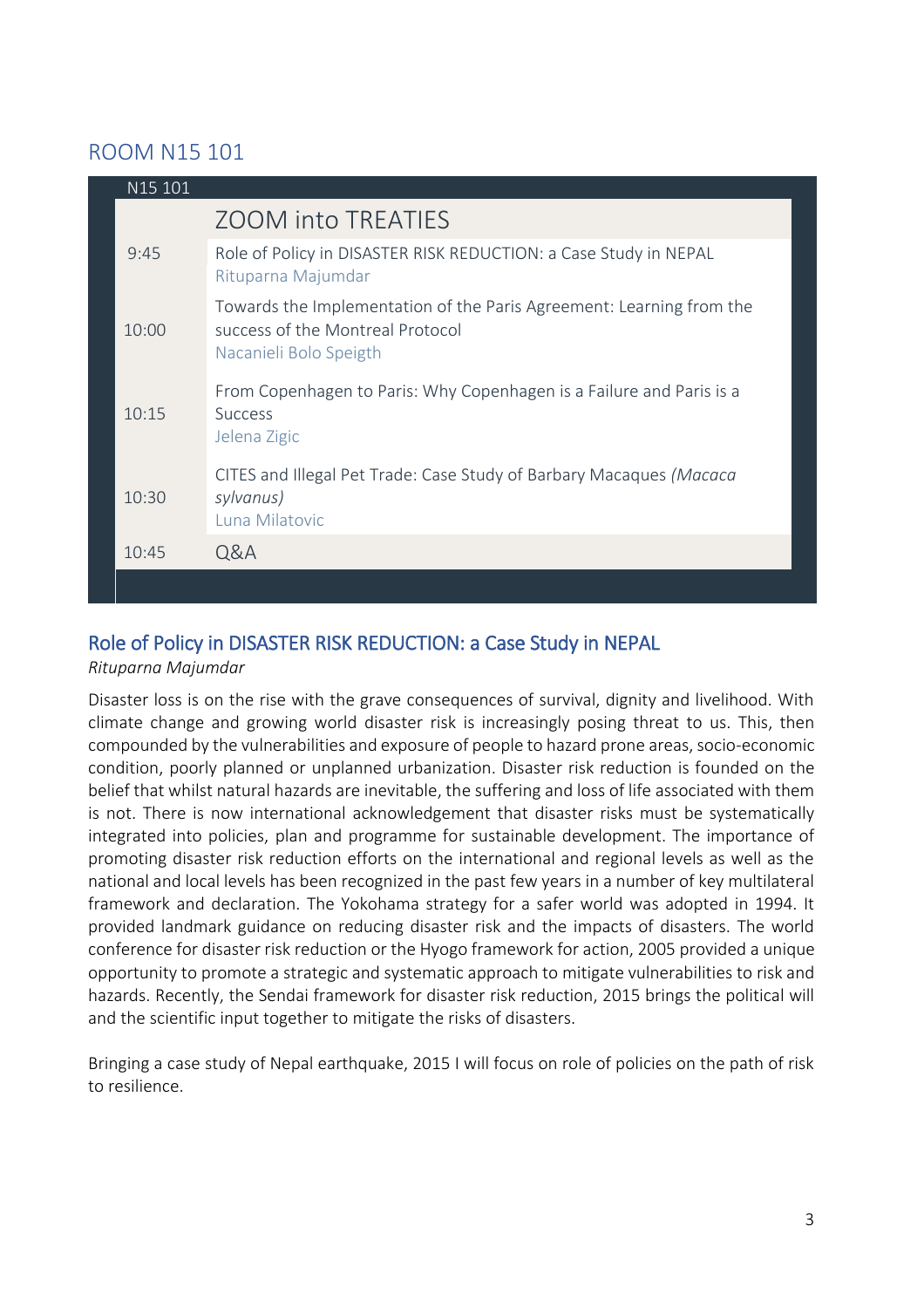### Towards the Implementation of the Paris Agreement: Learning from the success of the Montreal Protocol

#### *Nacanieli Bolo Speigth*

The Montreal Protocol on Substances that Deplete the Ozone Layer (Montreal Protocol) entered into force in 1987 and substantially amended in 1990 (London), 1992 (Copenhagen), 1995 (Vienna), 1997 (Montreal), 1999 (Beijing) and 2016 (Kigali). It was designed to eradicate the production and consumption of ozone depleting substances. By most account, the Montreal Protocol is a success story for its effective and successful approach to addressing stratospheric ozone depletion. Climate change and ozone depletion have a lot of similarities driving replication efforts. Attempts have been made in the Kyoto Protocol following the approach applied by the ozone regime to curb greenhouse gas emissions but it did not yield the same successful outcome. As states transit into the implementation of the much celebrated Paris Agreement to address the climate crisis, much is still to be learned from the success of the Ozone regime despite Kyoto. Based mostly on literature review, this paper examines why Kyoto Protocol was a failed attempt and how the Paris Agreement can still consider some of the lessons learnt from the Montreal Protocol to ensure its effective implementation globally. This includes the application of the principle of common but differentiated responsibility engaging developing countries in the emission reduction scheme, scientific cooperation and consensus at all levels, flexibility in compliance mechanisms and matters relating to technology transfer. The paper concludes with recognition of the continued challenge of collaboration in both regimes that requires strong political leadership.

#### From Copenhagen to Paris: Why Copenhagen was a failure and Paris is a success *Jelena Zigic*

"Copenhagen is a failure" which is generally stated when 2009 Copenhagen climate accord is brought up. Today, in 2016, when the Paris agreement is already accepted, Copenhagen has to be (re)viewed from a different point of view. It should not be questioned anymore why it did not succeed, rather it should be stated that the Copenhagen was a tipping point and a basis for the change in the global climate politics. From the Copenhagen in 2009 until the Paris in 2015 significant changes in the global climate politics were established. One of the biggest changes was brought up in 2011 with the Durban platform which founded statement that a climate agreement has to be "applicable to all Parties". Annex 1. and Non-Annex 1. from the Kyoto Protocol were questioned as a basis of the future climate agreements. Historical heritage in emissions and pollution, as well as current development ratio of the countries, were intersected with the issue of the common but differentiated responsibilities (CBDR). Therefore, climate change issues needed an ambitious, effective and durable plan that had to be both strong and flexible. Accordingly, Paris agreement was adopted as an answer. Nevertheless, is the Paris agreement mere a stand-alone success or is the progress achieved by it actually based on the Copenhagen accord and what happened afterwards?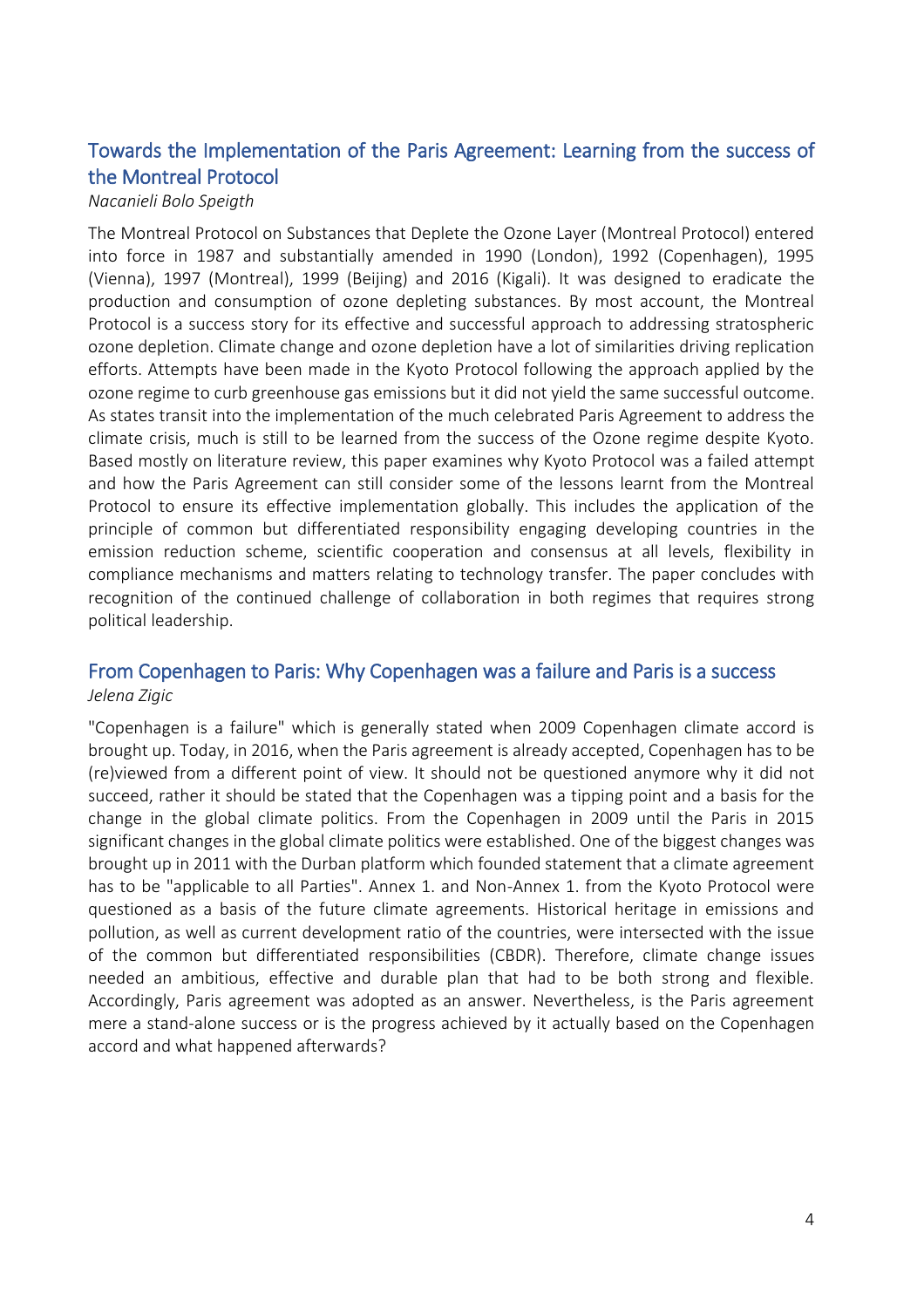#### CITES and Illegal Pet Trade: Case Study of Barbary Macaques (Macaca sylvanus*) Luna Milatovic*

The illegal wildlife trade is the 4th most lucrative illegal market in the world, surpassed only by trade in drugs, counterfeit goods, and human trafficking. Despite the signing of the Convention on International Trade in Endangered Species of Wild Fauna and Flora (CITES) in March 1973, the number of illegal trade transactions has increased by over a million and is estimated to be billions of dollars. Although the Convention has led to the protection of over 35,000 plants and animals, the illegal trade market still operates globally and CITES is confounded by numerous challenges in its ability to operate across transnational boundaries. Further, as recently as 2015, the UNDP included the fight against the illegal trafficking of protected animals as part of its sustainable development goals (SDGs). The need for CITES and its parties to build on its perceived success on the ability to meet this key SDG is vital to protecting global biodiversity. I identify key aspects of CITES, its links with the SDGs, and the importance of combating the global illegal pet trade market. I utilize the Barbary macaque (Macaca sylvanus), classified as 'endangered' since 2009 by the IUCN, as a case since it is the most seized CITES mammal in the EU, accounting for almost 25% of live mammal related seizures. It is the only primate found in North Africa and two thirds of the increasingly declining and fragmented population is restricted to the Middle Atlas Mountains, Morocco. This species serves as an example of the ease in which the illegal pet trade continues to operate in one of the most developed, and restricted, economies.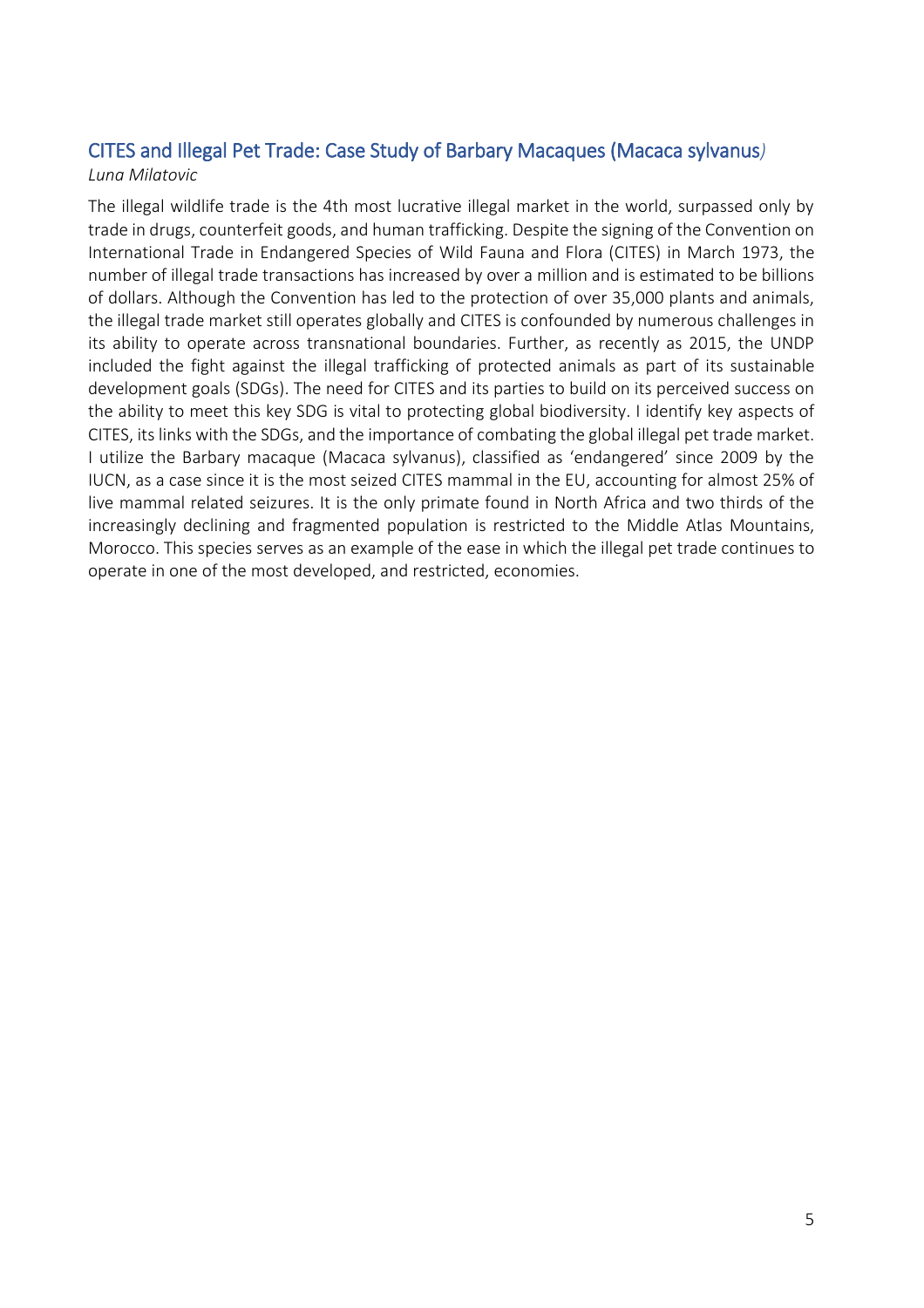| N15 101 |                                                                                                                                               |
|---------|-----------------------------------------------------------------------------------------------------------------------------------------------|
| 11:30   | <b>WASTE</b>                                                                                                                                  |
| 11:30   | Besieged by Waste: Why Municipal Waste Classification Doesn't Work in<br>China?<br>Yifei Zhao                                                 |
| 11:45   | Inefficient Solid Waste Management Systems: The Case of Poor<br>Governance and Irresponsible Social Practices in Lebanon<br>Alice Al Baghdadi |
| 12:15   | Crisis in the island of Enchantment: the AES Coal Ash Waste Depositing<br>Predicament<br>Bryan A. Vicente-Ortiz                               |
| 12:30   | The Strategy Behind a Waste(d) Opportunity: Going Beyond the EU Waste<br><b>Directive</b><br>Antoine Lucic                                    |
| 12:45   | Q&A                                                                                                                                           |
|         |                                                                                                                                               |

### Besieged by waste: why waste classification doesn't work in China?

*Yifei Zhao*

With 750 million urban populations, 668 cities, more than 200 million tonners' municipal solid waste (MSW) being produced annually, China has become the world's largest waste generator and facing with unprecedented challenges in MSW management. Urbanization, population growth and industrialization are the three key factors behind the large magnitude of increasing waste generation in China. Compared with its rapidly developing economy, China's MSW management status is not as optimistic. Around 91% of the MSW being collected are landfilled, with more than half of them being illegally landfilled around the cities without any treatment. This has caused serious environmental pollutions and lead to the crisis that one third of the country's cities are facing: besieged by waste. Are there any solutions to save the cities from being besieged by waste? The most efficient and environmental-friendly one in the long-term is MSW classification and recycling. In 2000, Chinese government came up with the policy on MSW classification, now sixteen years has been past from the first conduction of MSW classification policy, yet there is no significant change happened in MSW management in the country. Why waste classification has never been really successful in China? Lack of market stimulation, public participation and gaps between central and local governments policy implementation are some of the main reasons. By giving insights to the social-political implementations of the MSW classification practices, this study tries to answer the question: why municipal waste classification doesn't work in china?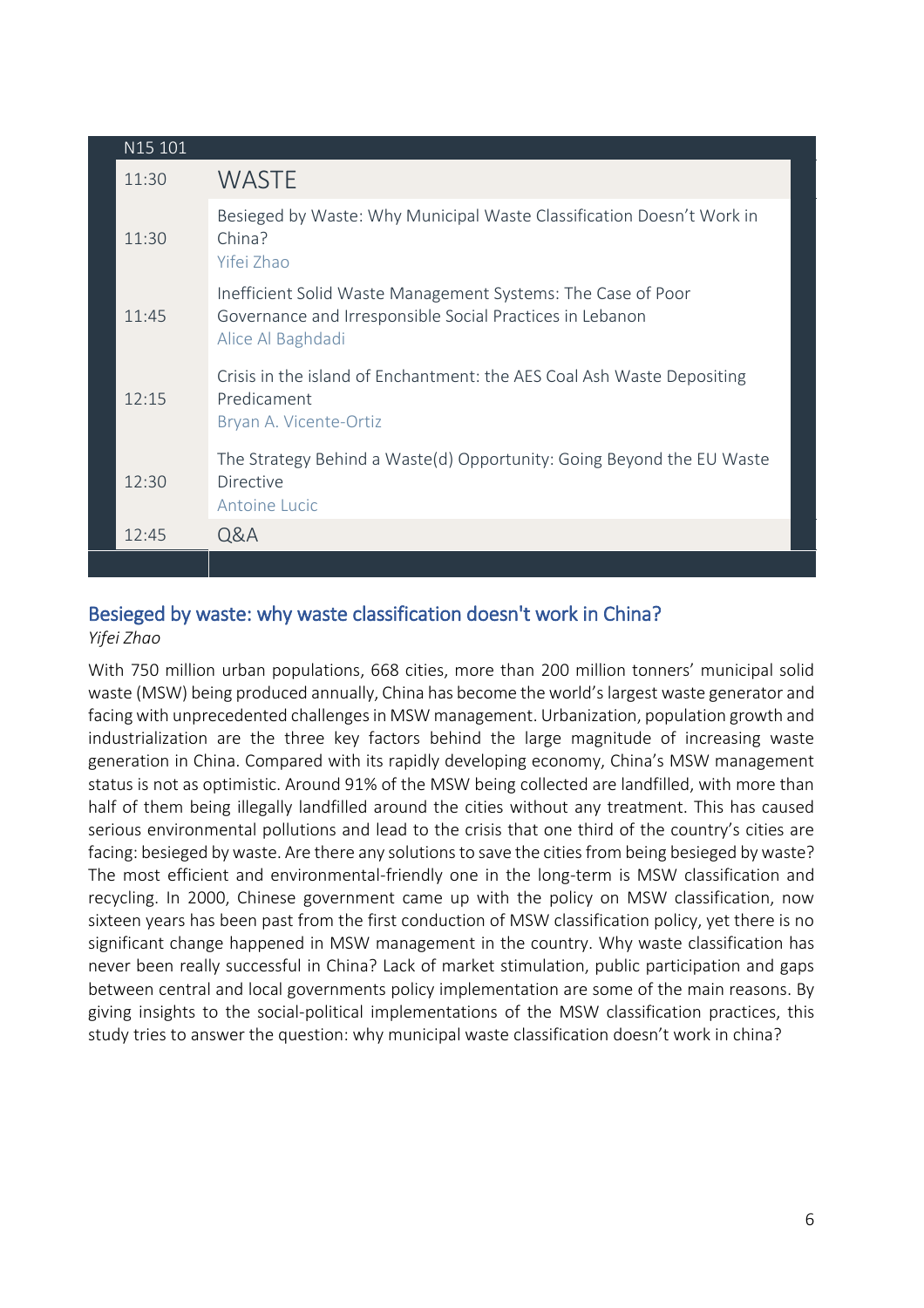### Inefficient Solid Waste Management Systems: The Case of Poor Governance and Irresponsible Social Practices in Lebanon

#### *Alice Al Baghdadi*

Lebanon has been experiencing a municipal solid waste (MSW) management crisis since summer 2015. Following the closure of the main landfill site for Beirut and Mount Lebanon (BML) region without providing an alternative, the streets of the capital and its neighborhood were choking with piles of uncollected rotting waste. Neither does the country have a national MSW management strategy nor an effective legislative framework, and it is heavily burdened by corruption and sectarianism. Moreover, population growth, increased consumption and citizens' irresponsible practices in waste generation and management intensified the problem. Under the emergency plan of 1996, a private company was granted monopoly over the collection and treatment of BML waste and a temporary landfill was approved as part of the plan. During its 18 years of service, the landfill received thrice the amount it was designed for. The closure deadlines were always deferred with continuous extension of the company's mysterious contract until July 2015 when the landfill was shut for good. Besides waste, residents and activists filled the streets of Beirut Central District inveighing the government incompetency and failure to address the waste crisis. Despite their achievements in rebelling against some suggested solutions, the formulated movements could not unify their agendas and started losing public support which empowered political parties in alliance. Onto 2016, the cabinet decided on a four-year plan which only keeps the SWM crisis status quo with no agreement on long-term effective solutions. The incapacity of the government to find a sustainable solution puts the health of the environment and individuals at stake especially with an expected come-back of the crisis in 2018. In light of the escalating Syrian conflict and the influx of refugees into Lebanon, increasing the population by one-third, more pressure is being exerted on the already weak infrastructure and public services. A question of injustice is inevitable as drastic impacts on the environment will compromise the livelihoods of the current and future population.

#### Crisis in the island of Enchantment: the AES Coal Ash Waste Depositing Predicament *Bryan A. Vicente-Ortiz*

The multinational (Applied Energy Services) AES Corporation came to the commonwealth of Puerto Rico with the aim of establishing electricity generating plants in the island. The company's power plants started functioning in November of 2002. Presently, producing about 15% of the electricity generated in Puerto Rico. But, along with that goal, an environmental problem arose. The power plants have been producing an exuberant amount of the by-product, coal ash. For years, the company issued that the waste wasn't toxic and could be used for landfilling and as material for road construction, as an aggregated product named "Agremax", as well as being deposited in vacant areas around the island. They based their argument on the Environmental Protection Agency (EPA) that classifies coal ash as a non-hazardous waste. NGOs protested and demanded chemical analysis on the waste. The EPA complied and revealed high levels of the toxic metals, Arsenic and Chromium, within the waste. Still, even with these results, the agency has not classified the AES coal ash waste as a hazardous waste. This is not the first time that AES has deposited waste near communities. During 2003-2004, they deposited the waste in a community in Dominican Republic, resulting in health and environmental impacts afflicting the residents and the surroundings. Currently, the AES is pushing to deposit their waste near low-income communities in Puerto Rico, which has alarmed the residents. The residents want the company to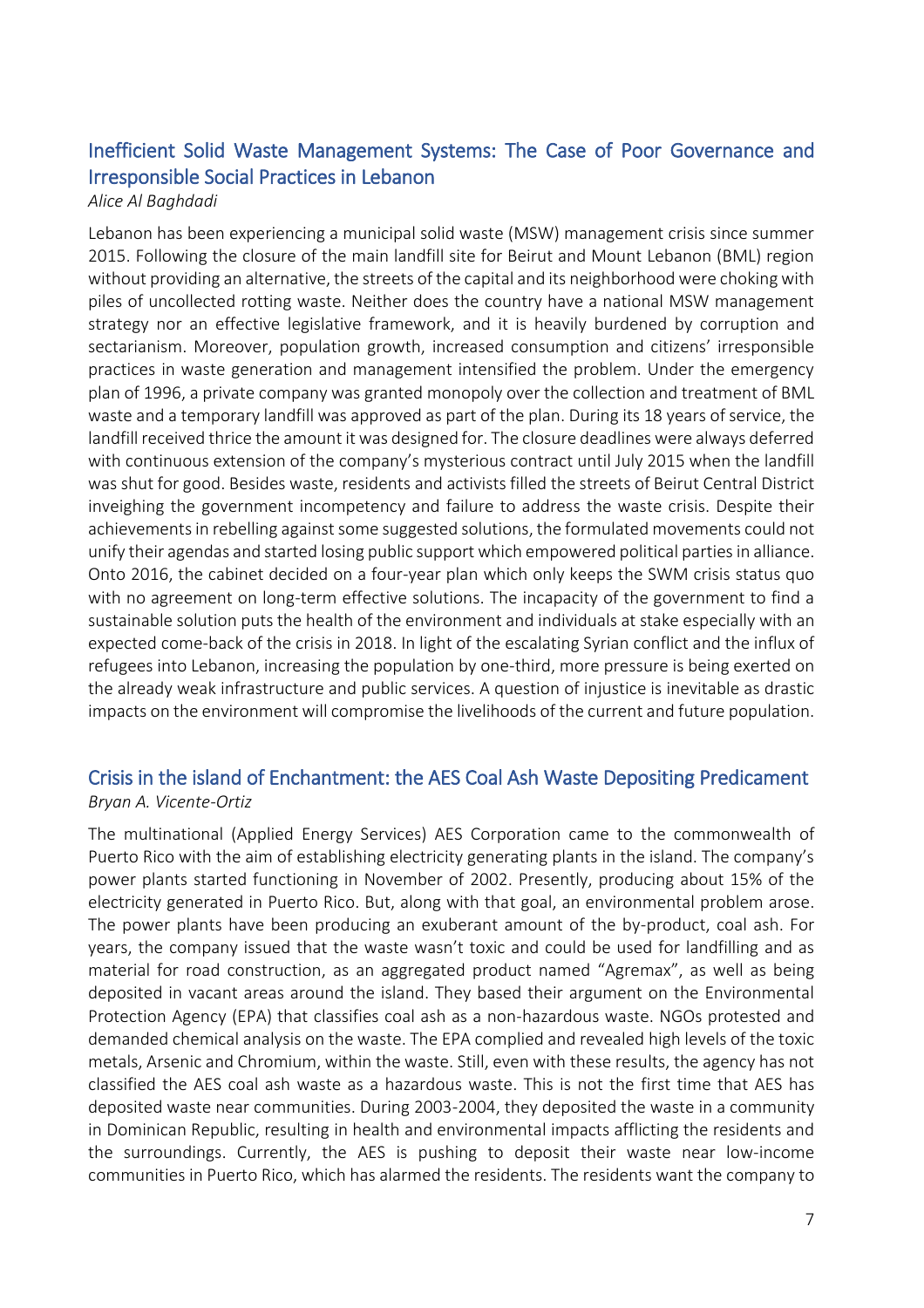stop the coal ash depositing, a plea for their human rights, and the waste to be sent to a hazardous waste landfill. All this happening, while the local government remains static and overlooks potential alternatives to address the waste management crisis.

#### The Strategy Behind a Waste(d) Opportunity: Going Beyond the EU Waste Directive *Antoine Lucic*

With the growing momentum around Serbia's prospect of joining the European Union, the country must recognize the inherent link between the use of resources and waste management. Although the EU's Waste Directive serves as the backbone of Serbia's national strategy, its authorities should not rest upon the directive as a means to compliment a business-as-usual scenario. As a predicament of the low commitments Serbia has agreed to under the UNFCCC's Intended National Determined Contributions, political will remains a challenge in both achieving and going beyond expected EU harmonization goals. Pilot projects, such as the SWIFT initiative which coupled the economic and social empowerment of marginalized communities, exemplify a circular economic model that focuses on reducing the environmental costs attributed to waste through the means of repairing, reusing and recycling. The important innovations that have occurred in the waste management sector, coupled with greater collaboration among stakeholders could help Serbia buffer against the growing equity challenges faced across Europe. However, evidence of a growing political elite endangers the social, economic and environmental fabric of the region. In relation to the themes of this conference, Crisis and Transitions, this work will explore the intricacies of the EU and Serbian waste strategies, as well as their challenges and opportunities.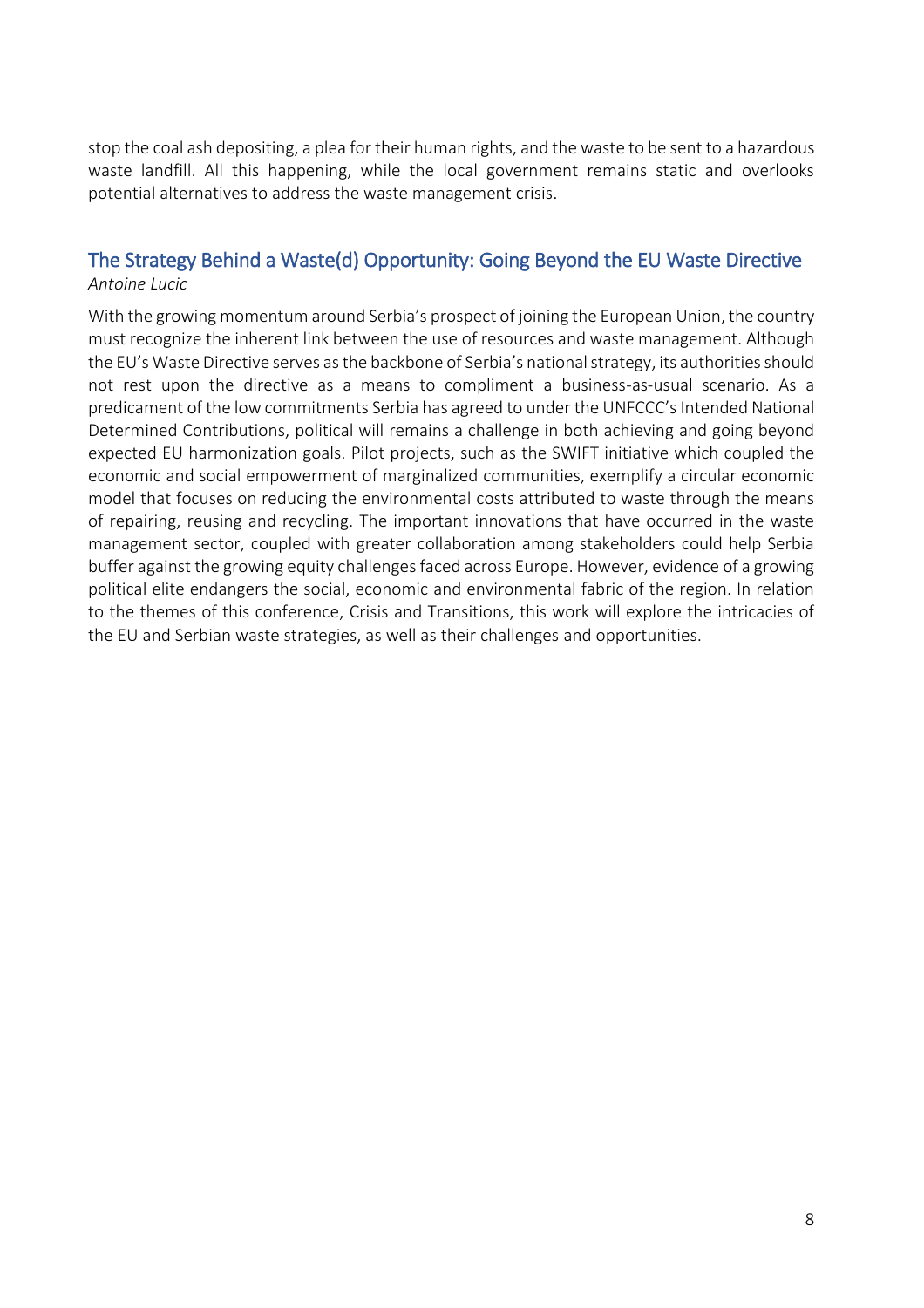| N15 101 |                                                                                                        |
|---------|--------------------------------------------------------------------------------------------------------|
|         | <b>ENERGY</b>                                                                                          |
| 14:15   | England & Scotland: Low Carbon Energy Transitions<br>Robin Mace-Snaith                                 |
| 14:30   | An assessment of the EU's biofuel policy: what should be the way forward?<br>Szabolcs Vágvölgyi        |
| 14:45   | Decoupling as a way of driving the green growth discourse - an example of<br>Sweden<br>Caroline Heinz  |
| 15:00   | Drivers and obstacles of developing renewable energy in Kazakhstan<br>Yerzatkhan Ablaikhanov           |
| 15:15   | The Trade-Off Between Food Security and Energy Security: Biofuel<br>Production in Ghana<br>Saada Amadu |
| 15:30   | Q&A                                                                                                    |

### England & Scotland: Low Carbon Energy Transitions

#### *Robin Mace-Snaith*

The UK is an island with relatively little natural resources and has one of the highest population densities in the world, placing intense pressure on energy security. Historically the UK has been a world leader in energy technologies such as steam engines. It has transitioned itself from an industrial economy based on coal to one of the first countries to generate consumable electricity from nuclear power. At present, the country must meet the targets set out in its Climate Change Act 2008 of an 80% reduction in greenhouse gas emissions by 2050 and the even bigger commitments it made by ratifying the Paris Agreement. This requires a rapid transition to a low carbon economy. In the run up to Paris the government pledged to close all coal-fired power stations by 2025. The government now finds itself distracted with the Brexit negotiations and as such the chancellor omitted much of the promised discussion on energy from his autumn statement. This has brought about great concerns over the uncertainty of UK energy policy and highlighted the potential for a huge energy gap in the UK, leading to headlines of 'when will the lights go out'. Meeting the energy demand that will come about from closing all UK coal power plants presents a difficult challenge as coal still represented approximately 26% of the UK energy mix in 2015 and UK North Sea gas nears depletion. I will investigate this potential energy crisis and demonstrate how two different paths are being taken by Scotland versus the rest of the UK, in moving to low carbon energy sources and ensuring the 'lights don't go out'.

#### An assessment of the EU's biofuel policy: what should be the way forward? *Szabolcs Vágvölgyi*

Just as in other aspects of the fight against climate change, the EU put the decarbonisation of its transport sector early on the agenda as well. The first attempt in doing so though now appears to be a dead end: in light of the recently published 'Winter Package' the EU is planning to phase out first generation biofuels so that second and third generations can step up and fill the gap until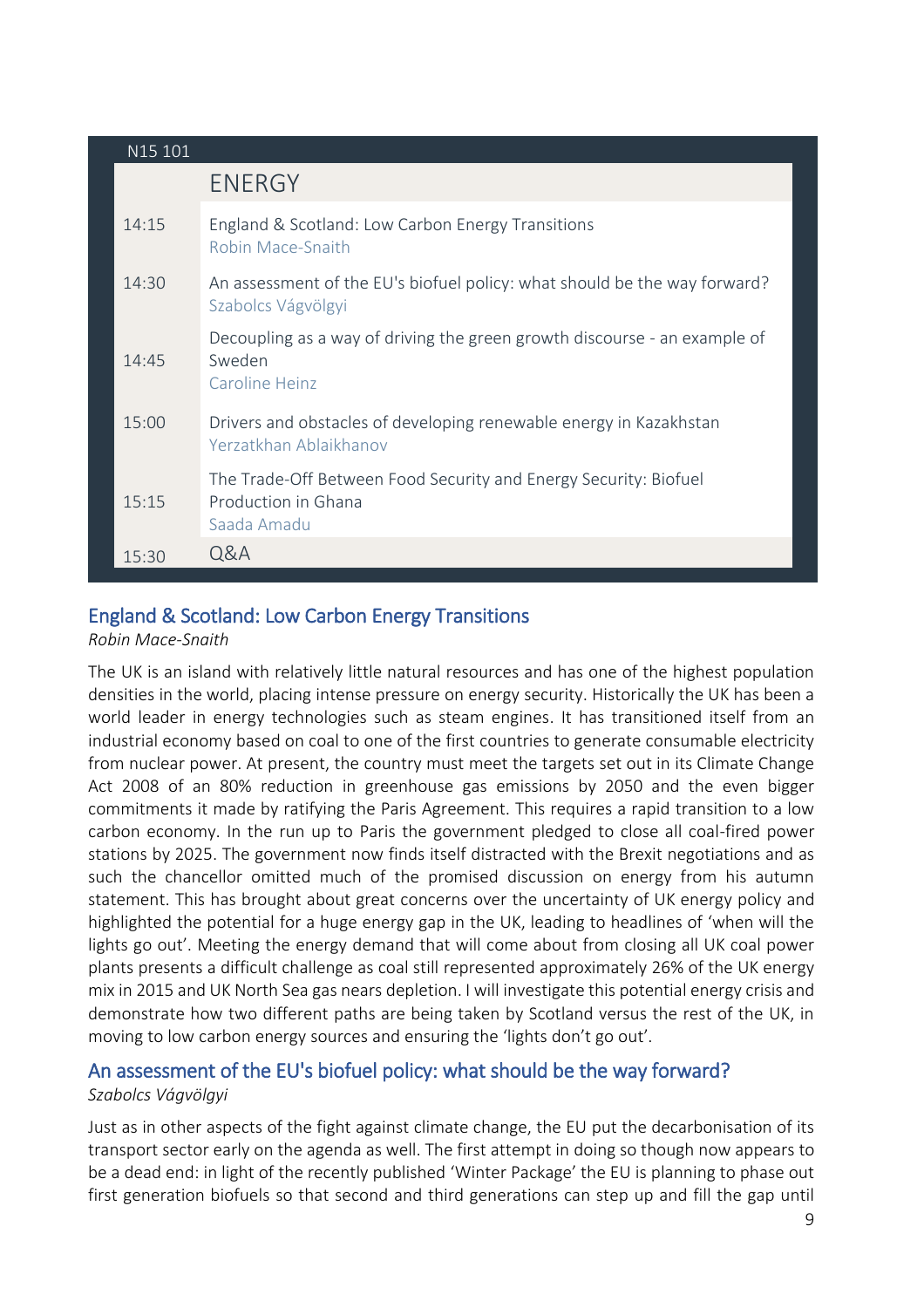large scale rollout of EVs and other alternative means of mobility. Second and third generation biofuels, however, have not demonstrated so far tangible outcomes in terms economic and large scale production and consumption, which begs the question: what should be the way forward for the EU's biofuel policy? In answering the question, the past practices and potential future pathways of EU biofuel policy is analysed using secondary literature sources. The research reviews problems and issues identified with first generation biofuels, then argues that just as any policy instrument, dynamic mechanisms should be adopted that recognize the changing environments in which biofuels, and in fact any alternative sources of fuel compete against fossil sources of energy. Based on recent EU publications, some first generation biofuel feedstocks have the capacity to cut GHG emissions by more than 50% (iLUC included), whilst the global carbon footprint of the oil sector is expected to rise, with more non-conventional sources to be produced than ever before.

#### Decoupling as a way of driving the green growth discourse - an example of Sweden *Caroline Heinz*

The discourse of green growth has been able to attract a lot of consensus within the business, industrial and political world. Looking at one of the mechanisms it puts forward, decoupling implies the possibility of separating economic growth from ecological harm. Often put in the context of a reduction of energy intensity several international organisations have confirmed first successful cases. Thereby, Sweden is often celebrated as a leading example of how an energy transition can go hand in hand with a stable revenue related to GDP. However, while various documents emphasise the success of green growth, the question raised by the presentation is if the use of decoupling to strengthen the green growth discourse is used in a too simplistic way?

Therefore, the presentation will investigate various examples of decoupling in order to draw out some of the flaws in the measurements of its effects and to challenge the overall discourse of green growth. The analysis then looks at Sweden, as a case that supposedly achieves the goals of successful decoupling. The discourse suggests that the main benefits of this should be attributed to the implementation of carbon taxes and the use of clean technologies. However, when depicting the various elements, it becomes clear that the consumption logic of displaced emissions is only moderately considered. Consequently, the analysis argues for the consideration of a consumption based accounting, which suggests that decoupling has often come at the expense of increased emissions elsewhere and thus a net growth in global greenhouse gas emissions.

#### Drivers and obstacles of developing renewable energy in Kazakhstan

#### *Yerzatkhan Ablaikhanov*

This presentation covers main divers and obstacles of developing renewable energy in Kazakhstan. About 50 percent of Kazakhstan's territory has an estimated average wind speed of about 4-5 m/s with the overall wind potential estimated at around 18,000 GWh per year. The southern regions of Kazakhstan could provide as much as 2,500 to 3,000 hours of sunshine each year. But nowadays the main source of energy in Kazakhstan is domestic fuel that has a negative impact on the environment. That is why the development of renewable energy is important in terms of environmental protection now and for the future. The research was conducted in three different areas of development: techno-economic, socio-technical, and political aspects. These methods help us with totally overviewing an energy sector of country and with finding answers to our questions. Economic situations, technological capability, national programs of developing in given country as well as country's participation in international policy were taken into account. As a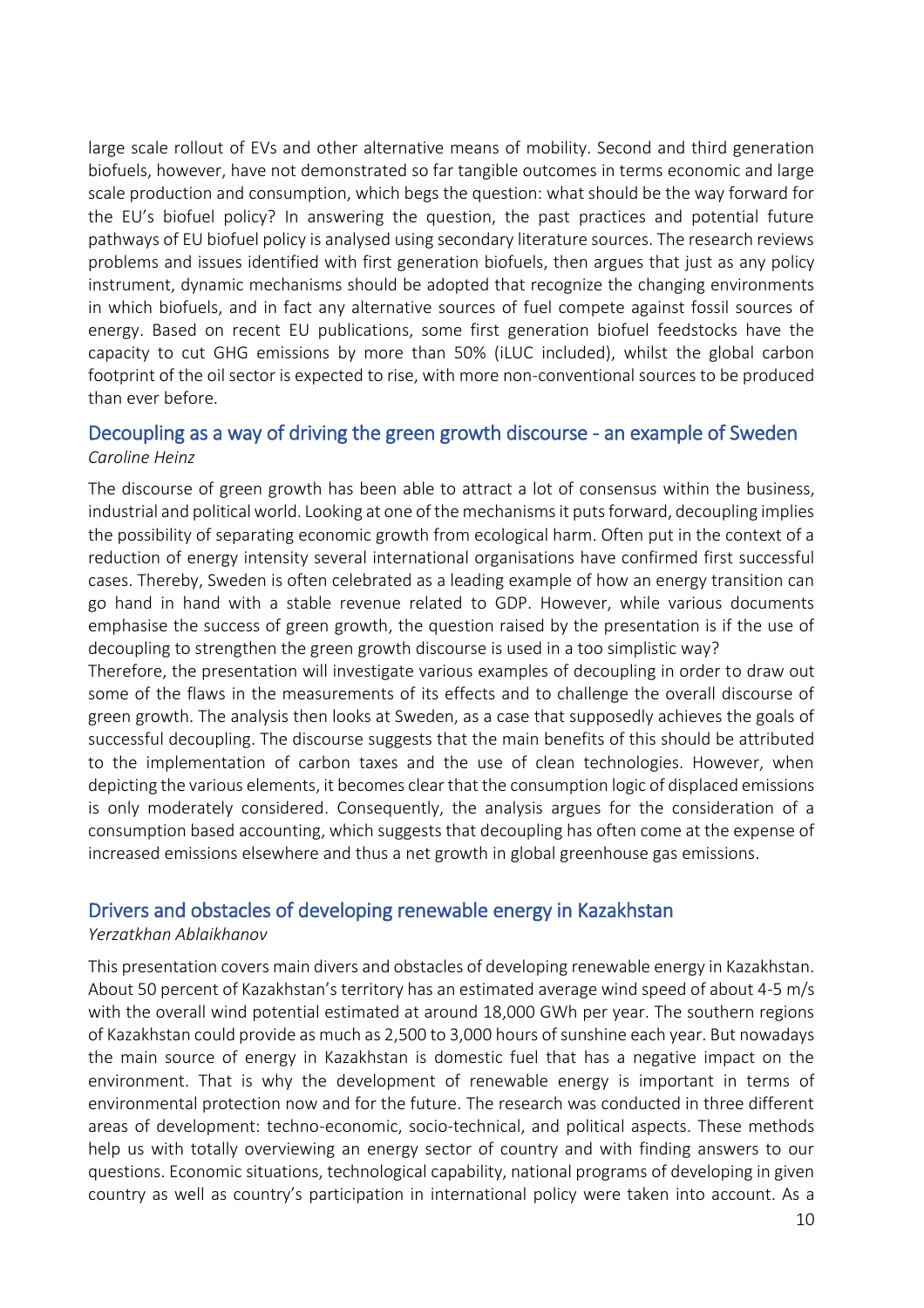result of this study it can be concluded that the main driver of developing renewable energy in Kazakhstan is a place in international arena which this country wants to take. And the main obstacle is that economy of this country lower than necessary.

### The Trade-Off Between Food Security and Energy Security: Biofuel Production in Ghana

#### *Saada Amadu*

As the potential consequences of climate change become prevalent, production of biofuels are considered a safer alternative to reduce our ecological footprint. Biomass accounts for approximately 64% of Ghana's primary energy supply; Large-scale biofuel production facilities started appearing all across the country in 2008. Production of liquefied biofuels is a concern for many developing countries and it is particularly worrying for a country such as Ghana which has over 5% of its population considered to be food insecure. These large-scale biofuel plantations are built on so-called marginal lands. Considering the fact that the agricultural sector employs 55% of the economically active population and accounts for 34% of the GDP of Ghana, these plantations have raised concerns among various civil society organizations in the country. The push for alternative and cleaner energy sources has led to dramatic increase of biofuel production at the expense of food crops. In the case of Ghana, arguments have been made for production of, Jatropha, a second-generation biofuel energy source. The government of Ghana and private companies are encouraging farmers to cultivate Jatropha because the plant is not a food crop and it is also drought resistant. This presentation will discuss the socio-economic impacts of large-scale biofuel production, especially Jatropha, on the livelihoods of the locals living near the plantations. The presentation will focus on land grabbing and food security on one side and biofuel production on the other side. Considering the impact of large-scale biofuel production on local livelihoods is mostly negative, a policy recommendation which will ensure sustainable production of biofuels as well as provide and support local livelihoods, will be presented.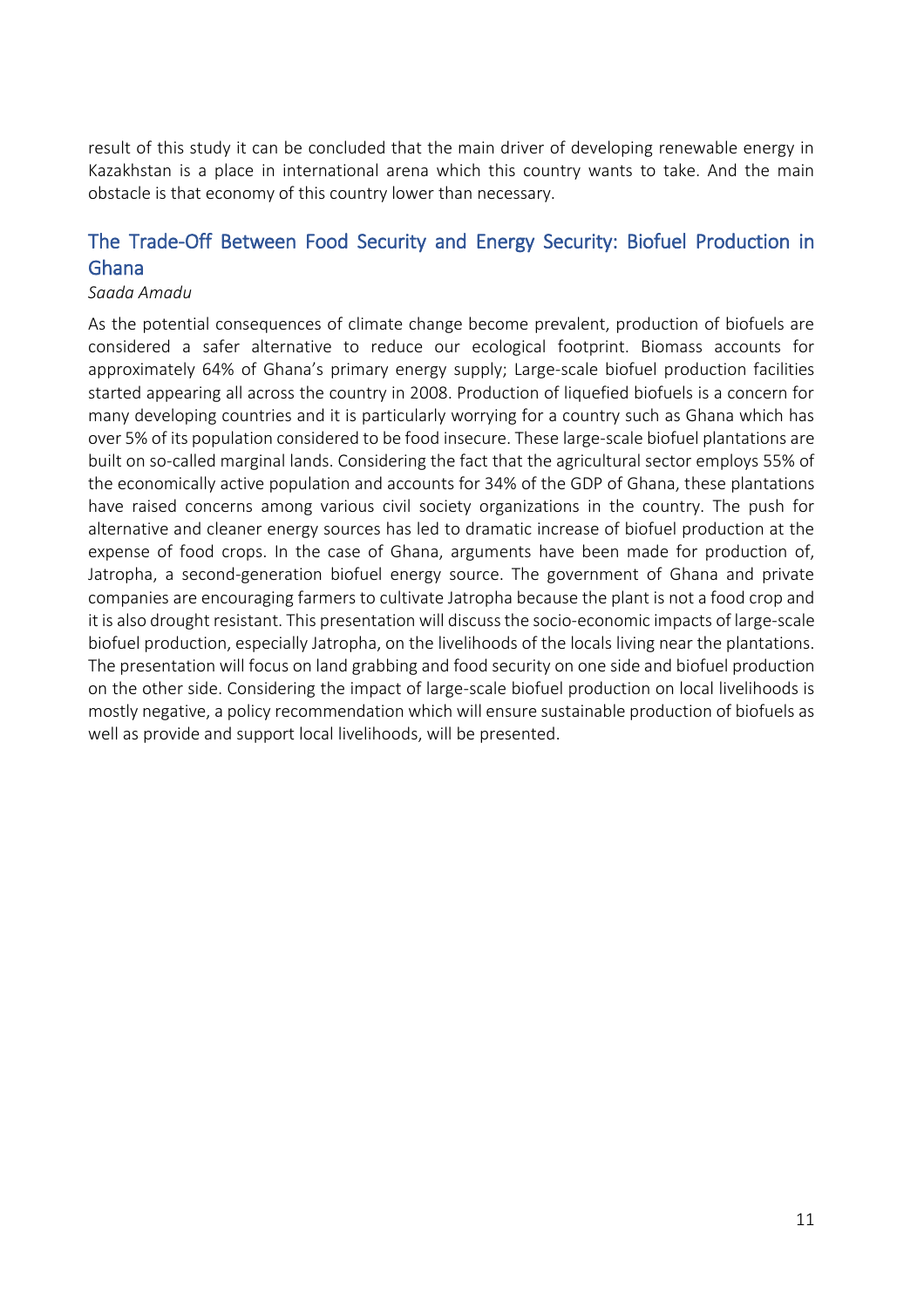### ROOM N15 106

| N <sub>15</sub> 106 |                                                                                                                                                              |
|---------------------|--------------------------------------------------------------------------------------------------------------------------------------------------------------|
|                     | POLICY IMPLEMENTATION                                                                                                                                        |
| 9:45                | Understanding India's Dairy Sector and its Present and Future Challenges<br>Jacqueline Moore                                                                 |
| 10:00               | Enhancing Climate Resiliency in vulnerable ASEAN Member Economies<br>through Energy-Water-Agriculture Nexus: Summons of a Mekong Rising<br>Tieza Mica Santos |
| 10:15               | Shortcomings in Implementation of Environmental Acts in India<br><b>Shushant Vashisth</b>                                                                    |
| 10:30               | Global Governance of Ocean Acidification<br>Gáspár Békés                                                                                                     |
| 10:45               | Q&A                                                                                                                                                          |

## Understanding India's Dairy Sector and its Present and Future Challenges

#### *Jacqueline Moore*

The United States and India are number one and two at milk production but their production functions look completely opposite of eachother. The United States produces at a surplus with millions of gallons wasted each month. They have a fraction of India's cows but produce just as much. India has been producing to meet current demand and has little extra for export as it is one of the least dairy exporting countries in Asia and has strict dairy import regulations (Dairy Asia 2016). Fortunately for India, they are meeting demand with low technological capital. They receive half the volume of milk per lactation as the global average, while cows in the United States are about 10 times more productive than Indian dairy cows (Dairy Moos 2013). India's undernourishment stands at 15% today, its lowest in at least 25 years, as many rely on milk products for calcium, proteins and fats (World Bank 2016). In fact, the poorest milk producing households consume four times that of non-producing households with other dietary intakes less multiplied, suggesting that milk has been an important commodity for public health. Dairying is an important source of family income with relatively inexpensive inputs. Leftover crops are used as feed and it is a less seasonally impacted source of funds compared to produce and cereals. When times are hard, the family can sell the assets. There are 70 million involved in dairy creation and most are essentially landless, at 70%, and own 2-4 animals. Low quality feed, lack of availability for public credit, management practices and bans on more efficient cross breeding have limited lactation as well as low market prices for milk limiting farmers attempts to scale. These challenges need to be met to increase production due to urbanization, population increases, and a greater demand for animal products.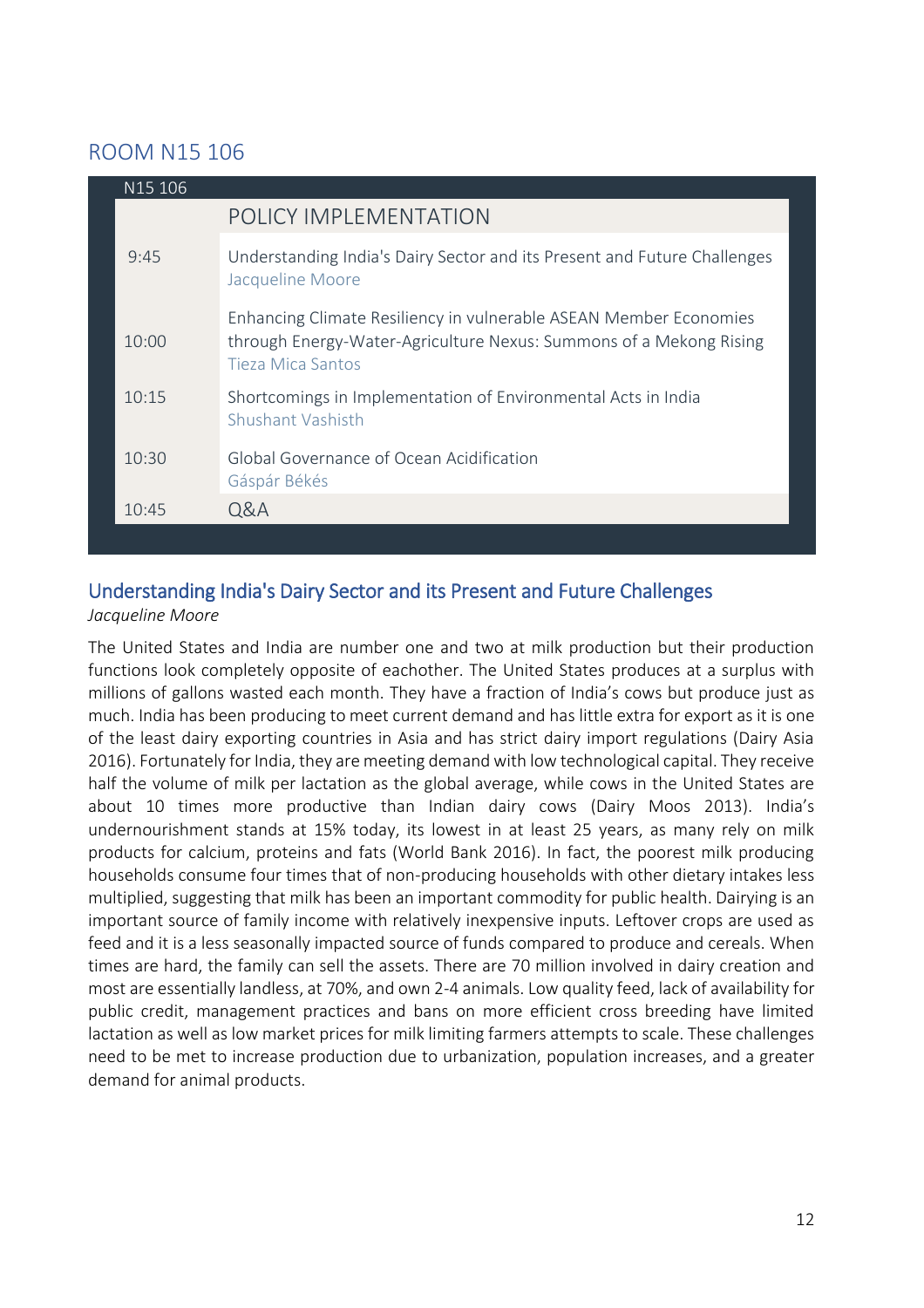### Enhancing Climate Resiliency in vulnerable ASEAN Member Economies through Energy-Water-Agriculture Nexus: Summons of a Mekong Rising

#### *Tieza Mica Santos*

Majority of the climate vulnerable ASEAN member economies are re-evaluating their approach towards risks and resiliency, through integrated policy and governance. Specifically, member economies along the Mekong River System, in an effort to enhance climate resiliency, are facilitating cooperative measures to address transboundary issues over key resources: water, energy, and agriculture. Central to policy and governance of resources are the concepts of limits and competition, which serve as the key conflict in the discourse. While multi-stakeholder collaboration is proven to be effective, environmental crises are no longer constrained locally, but is now increasingly transboundary in nature, going beyond traditional security discourse. Governance and policy challenges should no longer be discipline-based and sector-specific. The study intends to examine how the Water-Energy-Agriculture Nexus framework can shape integrated governance options and redefine climate resiliency perspective. Studies show a complex intersection of the three systems as made apparent in the case of the Mekong ecosystem. According to the Food and Agriculture Organization (FAO) of the United Nations, "The Water-Energy-Food Nexus describes the complex and inter-related nature of our global resources systems" (FAO 2014, 3). Anchoring policy and governance initiatives to the nexus approach will require greater cooperation, tighter political commitments among key actors, and facilitated departure from the silo-thinking through synergy-building and integration.

#### Shortcomings in Implementation of Environmental Acts in India

#### *Shushant Vashisth*

India, as on May 2016, is the second most populous country in the world with a population of 1.3 billion (Worldometers, 2016), growing at a rapid rate. Most cities of India grew around rivers or other water sources. With increase in population, need of natural resources like water also increased; creating strain on water resources. To combat this issue acts and policies with clear goals, strategic planning and implementation framework needs to be in place. Two such acts to save water resources are Water (Prevention and Control of Pollution) Act, enacted in 1974 for prevention and control of pollution of water and The Water (Prevention and Control of Pollution) Cess Act, enacted in 1977, for collection of revenues and tax on water consumed by person or industries. However, these acts are not proving fruitful to control pollution of river Ganga - a river considered sacred by Hindus, serving an estimated about 500 million people (Emily Wax, 2007). River Ganga serves nearly 40% of Indian population and receives 2900 million litres of sewage on a daily basis (Hindustan Times, 2015) because of various human activities like bathing, washing clothes, bathing of animals, various industrial wastes etc. Various schemes and projects have been taken up by the government since 1985, to curb this major problem. Billions of dollars of money has been pumped in, but in vain, without getting any positive result since last 30 years. Cleaning of river Ganga, has an important place in every government's agenda but none have been able to achieve success in this field. This case study tries to emphasize on various loopholes and shortcomings in these schemes and projects built up till date. I would like to emphasize on role of institutions to handle the present crisis situation, where governance plays an important role in curbing the problem. Through this study, I would also like to find out what achievements were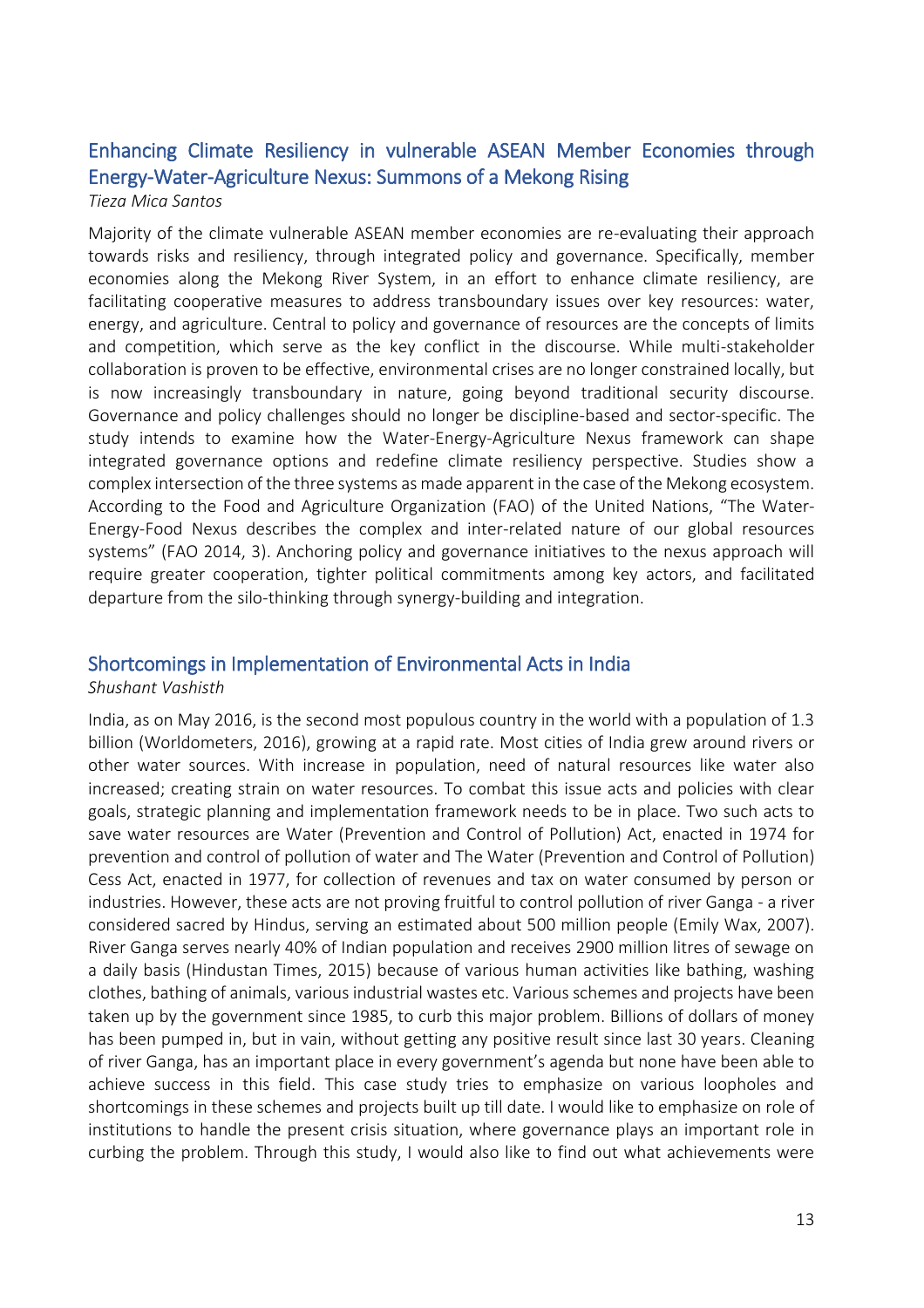made, the main reasons of failure and what could have been possibly done to save the holy river of India.

#### Global Governance of Ocean Acidification

#### *Gáspár Békés*

Governance of Ocean Acidification Ocean acidification is one of the many contemporary problems caused by CO2 emissions. However, it has unique characteristics which are preventing an effective solution- general neglect for the ocean environment and the lack of awareness about acidification. The latter can be explained by the complexity of the problem: Land-based emissions are effecting ocean-based conditions and organisms; the lack of acknowledgement to connect the dots leads to a blindspot of international relations, which has governance, legal and management aspects as well. To understand the problem effectively, the presentation will show that existing treaties and frameworks are unable to offer a satisfactory solution. To achieve this, both land-and-ocean based factors will be discussed, supported with a historical overview on the human activities related to the oceans. In the end, key points will be identified were improvements could be made to alleviate the pressure on oceanic environments. For the analysis, both qualitative and quantitative tools will be used to provide an accurate picture of a complex topic. For reflective purposes, data quality and limitations will also be discussed. To support the presentation's understanding, a short overview will be given of ocean acidification, so that the audience can familiarize itself with a not well-known topic.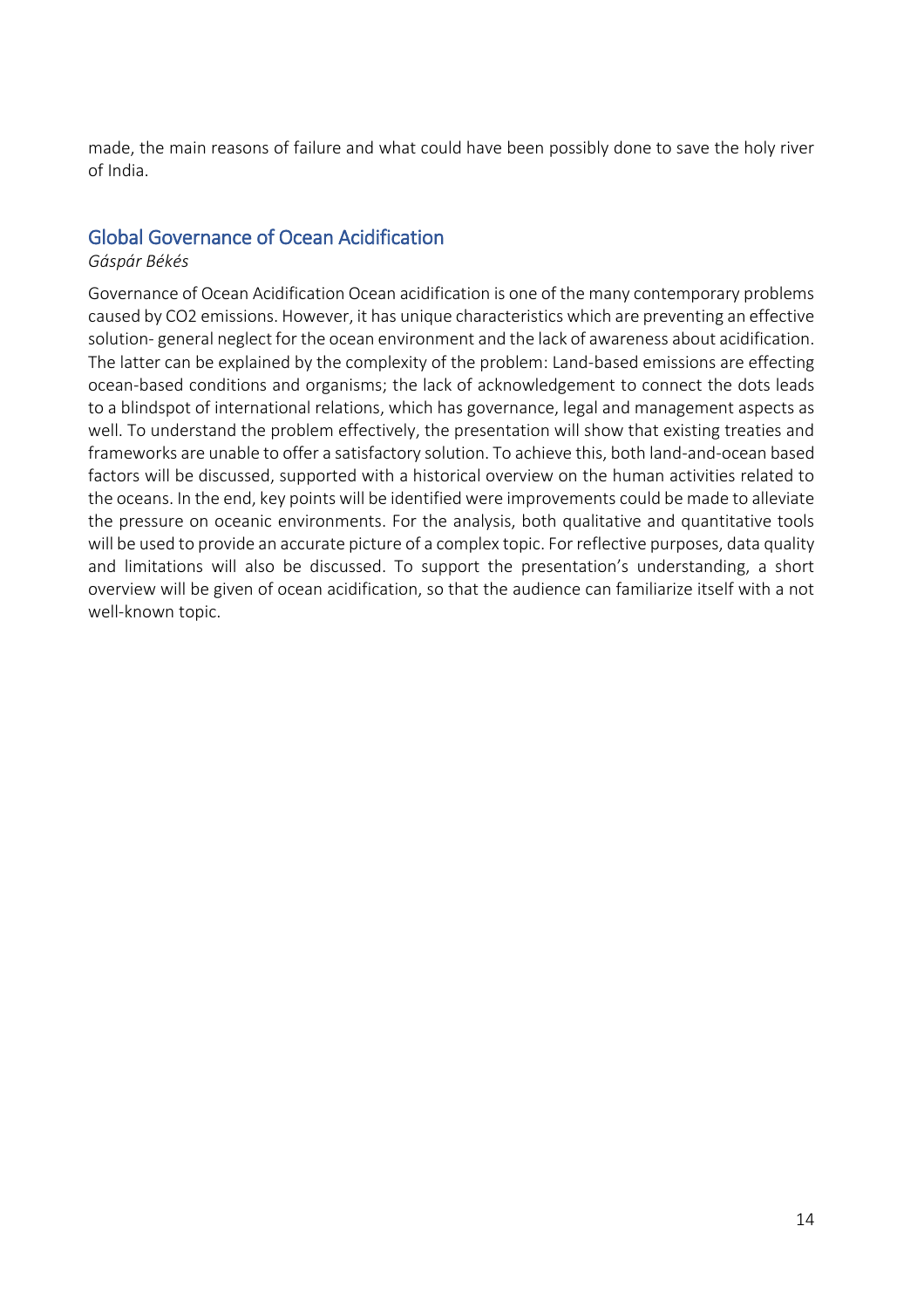| N15 106 |                                                                                                                                                     |
|---------|-----------------------------------------------------------------------------------------------------------------------------------------------------|
| 11:30   | <b>SOCIAL JUSTICE</b>                                                                                                                               |
| 11:30   | The Criminalization of Civic Activism: A Case Study of the Wiener<br>Neustädter Tierschutzprozess<br>Sara Pruckner                                  |
| 11:45   | The Right to Public Participation of Indigenous Communities: the Victory of<br>the Mayan Beekeeping Communities in Mexico<br>Ana Ruth Martinez Rizo |
| 12:15   | Envisioning Inequality: Transitions in Eco-Justice and Placing Ourselves in a<br>Global Context<br>Elizabeth Loudon                                 |
| 12:30   | Standing Rock: Land Ownership, Sovereignty, and the Global Indigenous<br>Movement<br>Kristina Catomeris                                             |
| 12:45   | Q&A                                                                                                                                                 |
|         |                                                                                                                                                     |

### The Criminalization of Civic Activism: A Case Study of the Wiener Neustädter Tierschutzprozess

#### *Sara Pruckner*

Terrorism can threaten people's lives and our democracy as a whole. Pointing at recent terrorist attacks e.g. in Turkey, Germany or France, it is once again among the most discussed topics and the fight against terrorism serves as reasoning behind many political decisions. States need to prevent harmful attacks and should be able to do so effectively– this is often supposedly achieved by anti-terrorism legislation that makes governmental action more flexible. Austria's §278a (the so-called "mafia paragraph"), for example, allows the state to convict people that are part of criminal organizations or that encourage or finance them, even if there is no evidence about themselves committing crimes. Together with these anti-terrorism laws, their misuse has emerged as well. Instead of protecting the public from terrorism, civic activists who practiced public disobedience have been accused of being part of criminal organizations, like in the Wr. Neustädter Tierschutzprozess that serves as a case study. Thirteen animal rights activists of the NGO "VGT" have been in custody and then in court for a total of over three years where no NGO work was possible. Even after acquittal of all charges, they are bankrupt and can hardly sustain their work. Public participation and the freedom of speech are important parts of democracy. Through demonstrations, protests and other forms of non-violent activism people can raise concerns (like animal protection in this case) and participate in the very essence of democracy: making rules by the people, for the people. Many basic rights today were only introduced due to public disobedience. All of this is at stake through the very laws meant to protect our democracy. This poses a lot of questions: can peaceful protesters be treated as terrorists? What can be done to prevent the misuse of anti-terrorism laws, and what function do they really serve?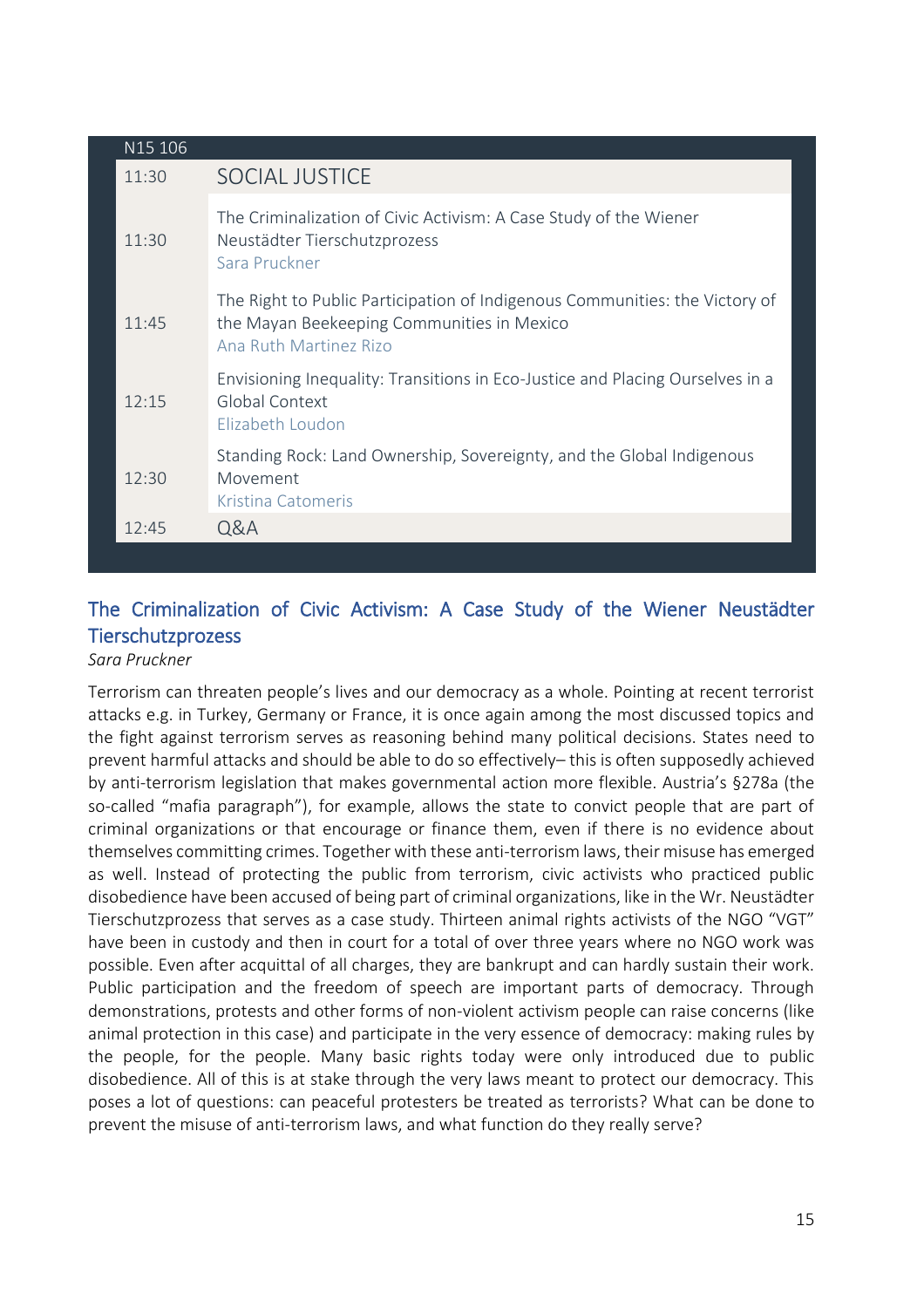### The Right to Public Participation of Indigenous Communities: the Victory of the Mayan Beekeeping Communities in Mexico

#### *Ana Ruth Martinez Rizo*

Mexico is the world's 6th biggest producer and 3rd larger exporter of honey in the world. Almost 40% of its honey is produced in the Mexican State of Yucatan by Mayan indigenous communities. On June 2012 these beekeeping communities filed protection lawsuits against Mexican government for illegally granting permission to Monsanto Corporation to plant genetically modified soybeans in 253,500 hectares in their territory. The grounds for the complaint was the violation of the community's human rights regarding: i) prior consultation and free participation, ii) healthy environment, and iii) right to work. In 2015 the Supreme Court in Mexico granted injunction against the Ministry of Agriculture of Mexico. Although the resolution expressly recognized the right of prior consultation and free participation of indigenous communities under the Convention 169 of the International Labor Organization, it failed to pronounce on the issue of the community right to a healthy environment and the effects of the introduction of GMOs. Even though this resolution represents a big step towards environmental justice for indigenous communities by recognizing its cultural conditions, it fails to guarantee their right to a healthy environment. This presentation attempts to explain why there is still a long way to go in order to achieve environmental justice as a matter of recognition, participation and distribution.

### Envisioning Inequality: Transitions in Eco-Justice and Placing Ourselves in a Global **Context**

#### *Elizabeth Loudon*

The emergence of "sustainable development" ideology resulted from tensions between the Global North and South regarding fair resource distribution and use. The study of intersections between environmental policy and thought confronts students with the concept of eco-justice, challenging them to consider how environmental problems and socio-economic disparity are linked. Many students ascribe to environmental worldviews that are impacted by their origins, upbringing, and resource use privilege. Although Environmental Science and Policy students at Central European University are aware of global inequality, they have not had the opportunity to gauge their individual experiences and place themselves in regional and global contexts. Students' perceptions of the environmental goods/services that are available to the most vulnerable populations in their home countries vary due to regional differences, urban development, technology availability, and the norms of society. This project examines 32 students' responses to a survey that records their resource use and access in their home countries. After completion of this task, students were asked to adopt the imagined perspective of a fellow compatriot who fits socioeconomically into the bottom 20% of their population. Each participant created a record from this perspective by responding to the same survey. This data aided students in comparing themselves to their expectations by prompting them to visualize inequality, yielding insights about the resource use categories that students feel are most unbalanced. The results discussed in this presentation highlight some trends, comparing student visualizations to worldwide realities. The feedback from participants will be shared to explain the value of this activity for inspiring reflection and transitions towards greater awareness. In the conclusion, the presentation addresses further questions that can be used to continue a meaningful dialogue about eco-justice.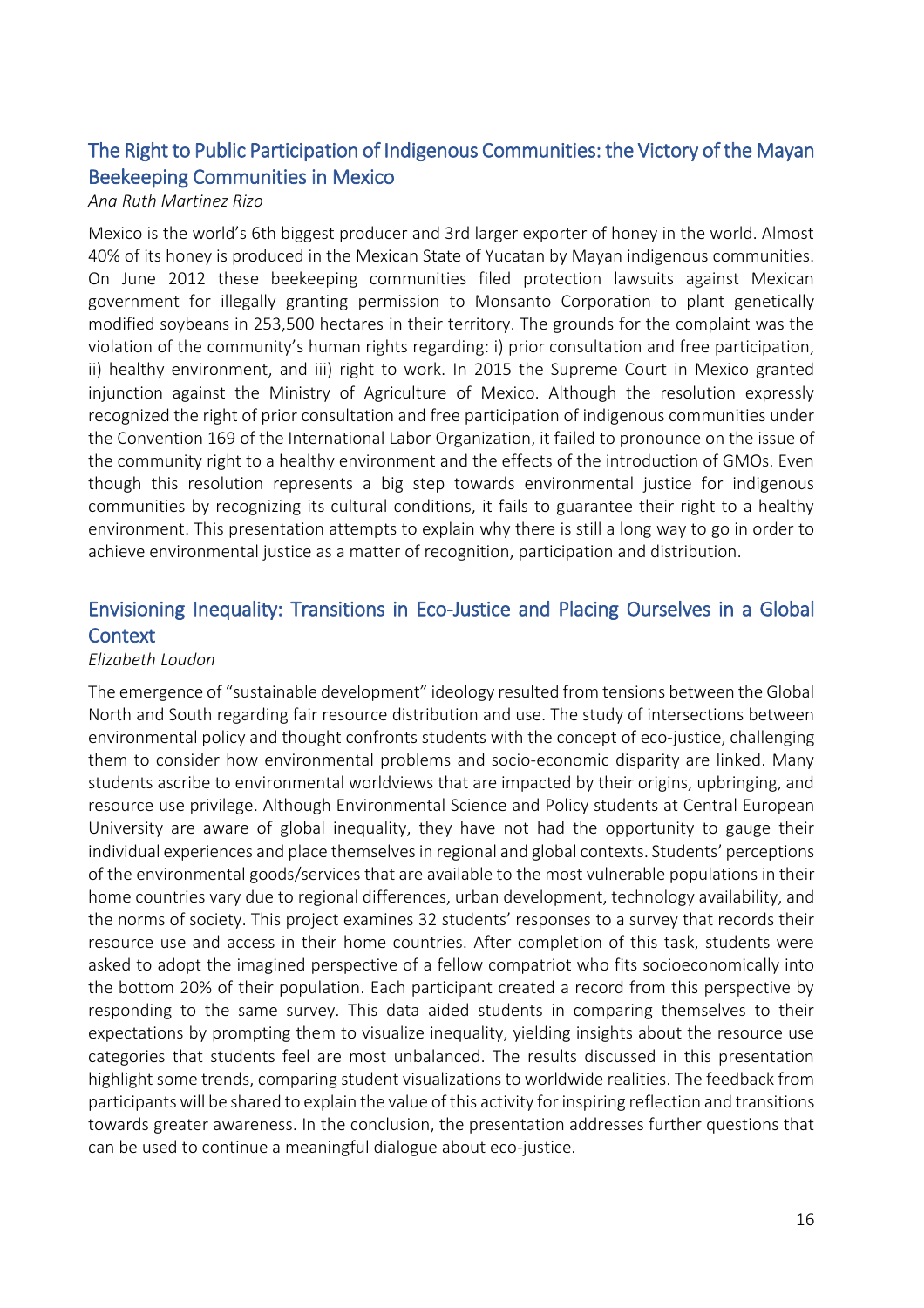### Standing Rock: Land Ownership, Sovereignty, and the Global Indigenous Movement *Kristina Catomeris*

The construction of the Dakota Access Pipeline (DAPL) has been the center of a massive protest concerning the inherent rights of the Standing Rock Sioux people. Built in order to support the United States' recent oil boom, the DAPL crosses many sacred burial grounds as well as the Missouri river, threatening the primary fresh water source of the Sioux people living downstream. The Sioux have argued that the federal government did not adequately engage them during the pipeline's permitting process, which is required by Federal law, and disregarded the Treaty of Fort Laramie in order to obtain access to their lands' shale fields. The federal misuse of indigenous land is nothing new, yet the unprecedented scale and success of this protest has changed both indigenous and environmental movements forever. In this presentation, I will briefly recount the Sioux people's history with environmental protection, and argue that the conflict over the DAPL is a direct consequence of unresolved and undefined indigenous land rights. Ensuring the rights of indigenous people to their land is crucial to their cultural integrity and socioeconomic development, as well as overall environmental health. The halting of the DAPL's progress demonstrates that the American government is finally being held accountable for the occupation and destruction of indigenous land, and indicates the development of a nationally coordinated American environmental movement.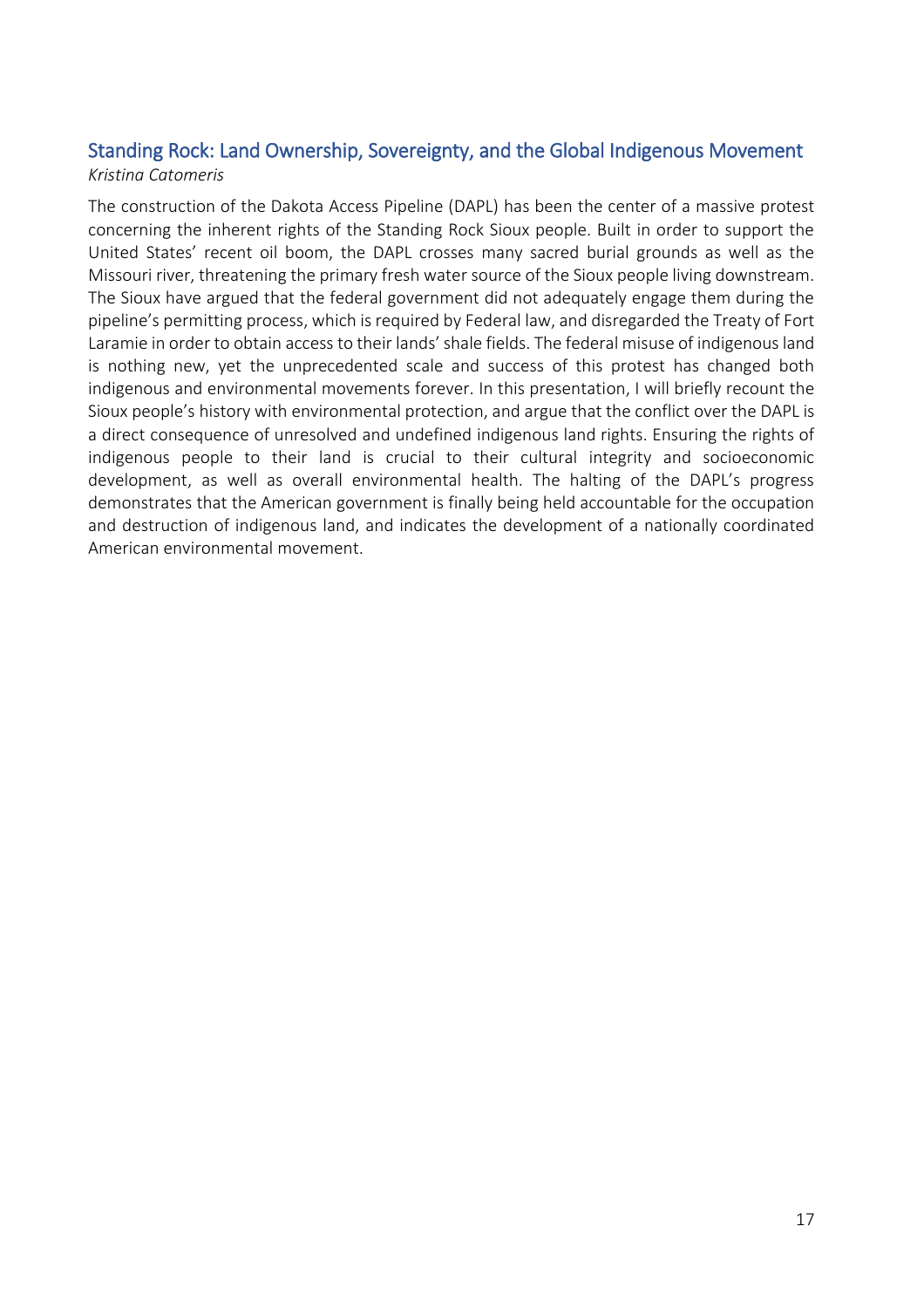| N15 106 |                                                                                                                |
|---------|----------------------------------------------------------------------------------------------------------------|
|         | RESOURCES in/of the WATER                                                                                      |
| 14:15   | Marine Stewardship Council: Is it just blue-washing?<br>Shwetha Nair                                           |
| 14:30   | Transboundary Conflict in Water Use in the Nile Basin. A Case of Tanzania<br>and Ethiopia<br>Francis Nyamhanga |
| 14:45   | Water Management and Transboundary Water Issues in Afghanistan<br>Maruf Khalid                                 |
| 15:00   | Indus Waters Treaty: Revisions Possible in Near Future?<br><b>Waleed Chaudhry</b>                              |
| 15:15   | Circular economies and nutrient cycles: Opportunities for Environmental<br>Resilience<br>Anita Lazurko         |
| 15:30   | Q&A                                                                                                            |

### Marine Stewardship Council: Is it just blue-washing?

*Shwetha Nair*

The world's marine fisheries output has more than quadrupled in the last sixty years. However, this has been in tandem with many fishery stocks crashing and damage to the marine environment due to inefficient fisheries management. In the last two decades, eco-labeling has been used as a regulatory instrument to incentivize responsible resource use in the absence of stringent environmental regulations. The Marine Stewardship Council (MSC) is one such certification program which is the most widely used conservation tool to provide consumers with environment friendly seafood and incentivize fishers and fishery managers to transition to sustainable fisheries. While MSC is known to provide benefits to stake holders from price premiums, community empowerment and reputational benefits there is piling evidence that it has misplaced its initial vision of protecting the oceans. MSC is also known to marginalize the southern fisheries in low income countries. This paper reviews the pitfalls of this certification method with relation to its three main principles: sustainability of target fish stock, low impacts on ecosystem and effective management using multiple examples. It also attempts to address the effectiveness of MSC certification in developing countries by discussing the traditional, sustainable pole and line tuna fishery of Lakshadweep Islands, India. Lastly, it also presents alternative conservation initiatives to raise awareness among seafood consumers.

### Transboundary Conflict in Water Use in the Nile Basin. A Case of Tanzania and Ethiopia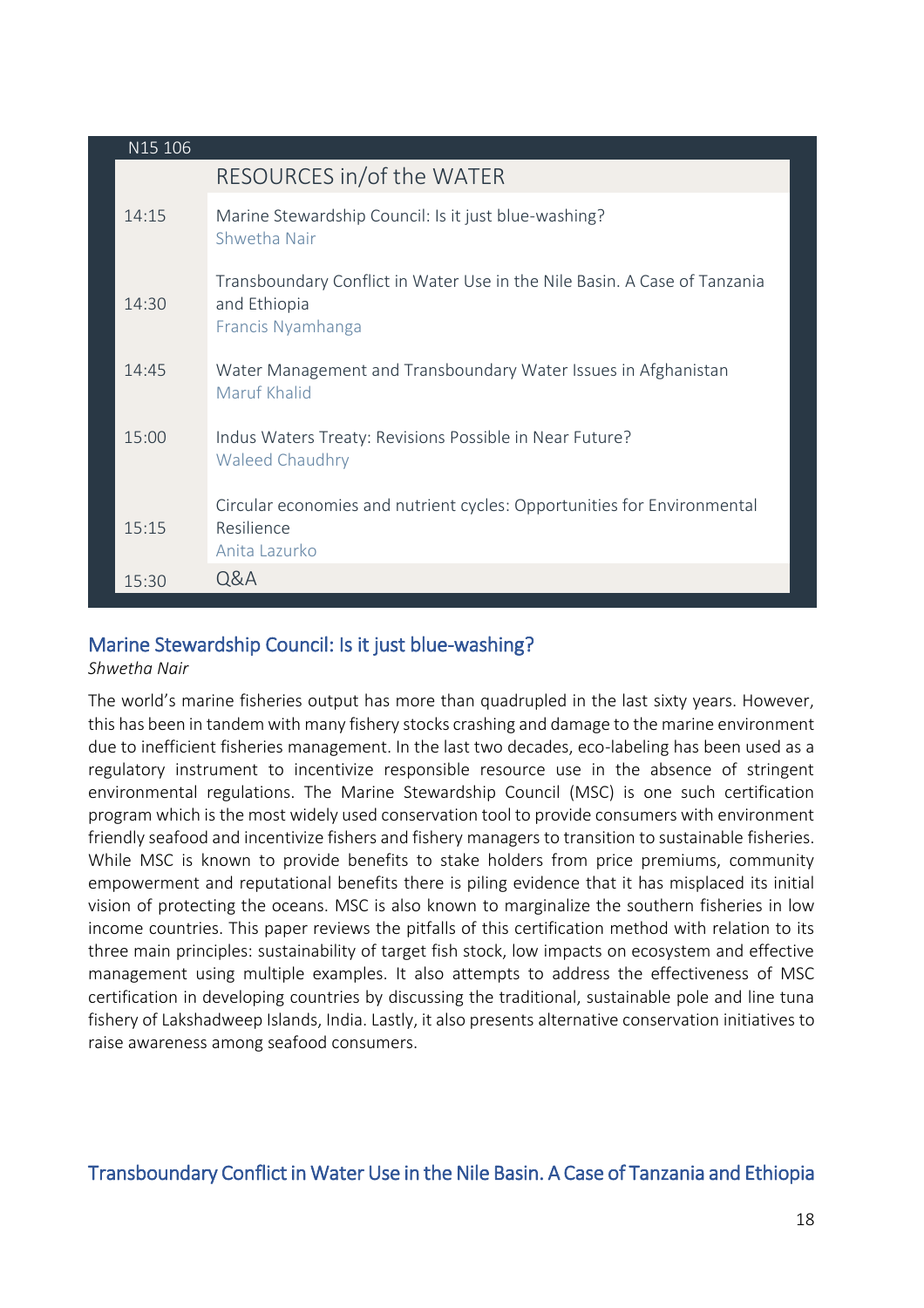#### *Francis Nyamhanga*

The Nile is one of the longest rivers in the world with 5,611 kilometres from its White Nile source in Lake Victoria (East Africa) and 4,588 kilometres from the Blue Nile source in Lake Tsana (Ethiopia) with catchment area of 2,900,000 square kilometres. The Nile basin countries had a combined population of 443 million in 2012 with a projected population of 726 million in 25 years. During colonial time some agreements regarding water use in the Nile basin were signed. 1929 Nile Water Agreement between Great Britain and Egypt on the use of the waters for irrigation purposes. In 1959 Egypt and Sudan signed an agreement, which guaranteed that 55.5 billion cubic meters per year would flow into Egypt without any hindrance from Sudan. All these two agreements provided exclusive rights to Egypt and Sudan over the use of the Nile waters while excluding the upper riparian countries. In 1960's most of the upper riparian countries gained their independence and realized the need of using Nile basin resources for their development. The unilateral move taken by Tanzania to abstract water from Lake Victoria and the construction of the Grand Ethiopian Renaissance Dam (GERD) in the Blue Nile with the electricity generation capacity of 6000 Megawatts (MW) by the Ethiopian government, explicitly indicate total rejection to the treaties which were signed during colonial times. Despite some regional agreements within the basin; no agreement on water allocation between the riparian countries is accepted by all. Egypt and Sudan uphold the principle of "acquired rights" and the validity of the Agreement of 1929 and 1959; the upstream countries seek to negotiate a new Nile waters agreement. This presentation will discuss the implication of the past and present agreements in the management of the Nile basin and recommend for the establishment of the legal regime which will ensure scarce water resources are used in an equitable, peaceful and sustainable way.

### Water Management and Transboundary Water Issues in Afghanistan

#### *Maruf Khalid*

Water management and trans-boundary water issues in Afghanistan Abstract: Afghanistan is landlocked country located within the central and south Asia. Decades of conflict hugely affect the water infrastructure system in this country, thus water management is a serious issue nationwide, also the climate change has negatively impacted the water sector. Afghanistan is considered to be among the 33 most water scarce countries in the world while most of its precious water flows to neighboring countries. A research by Afghanistan Research and Evaluation Unit (AREU) indicates that Afghanistan uses only 33 percent of its 57 billion m3 of surface water available each year. Barely half of the irrigable land is intensely cultivated, while the rest is only seasonal irrigated. On hydro power energy generation, it produces only 670 MW power which is about 20% of power demanded by its population yet its hydro power potential is estimated at 23000 MW. In Afghanistan, the water management and transboundary water issue is critical because its main river basins has poured north to central Asia, east to Pakistan or west to Iran and there is no water sharing agreement or treaty with the neighboring countries except one with Iran (1973 Helmand River Treaty). The water infrastructure is extremely poor and it has one of the lowest waterstorage capacities in the world, means that large parts of the country cannot make use of their own water resources. Frequent droughts, localized further affect the population, causing food shortages and migration. e.g., In 2008 wheat production declined by 40% to 55% because of lack of precipitation. Considering the above noted points for the long-term development of the water sector in Afghanistan, the presentation will focus on water management and trans-boundary water issues and recommends improvement of the system efficiency and productivity through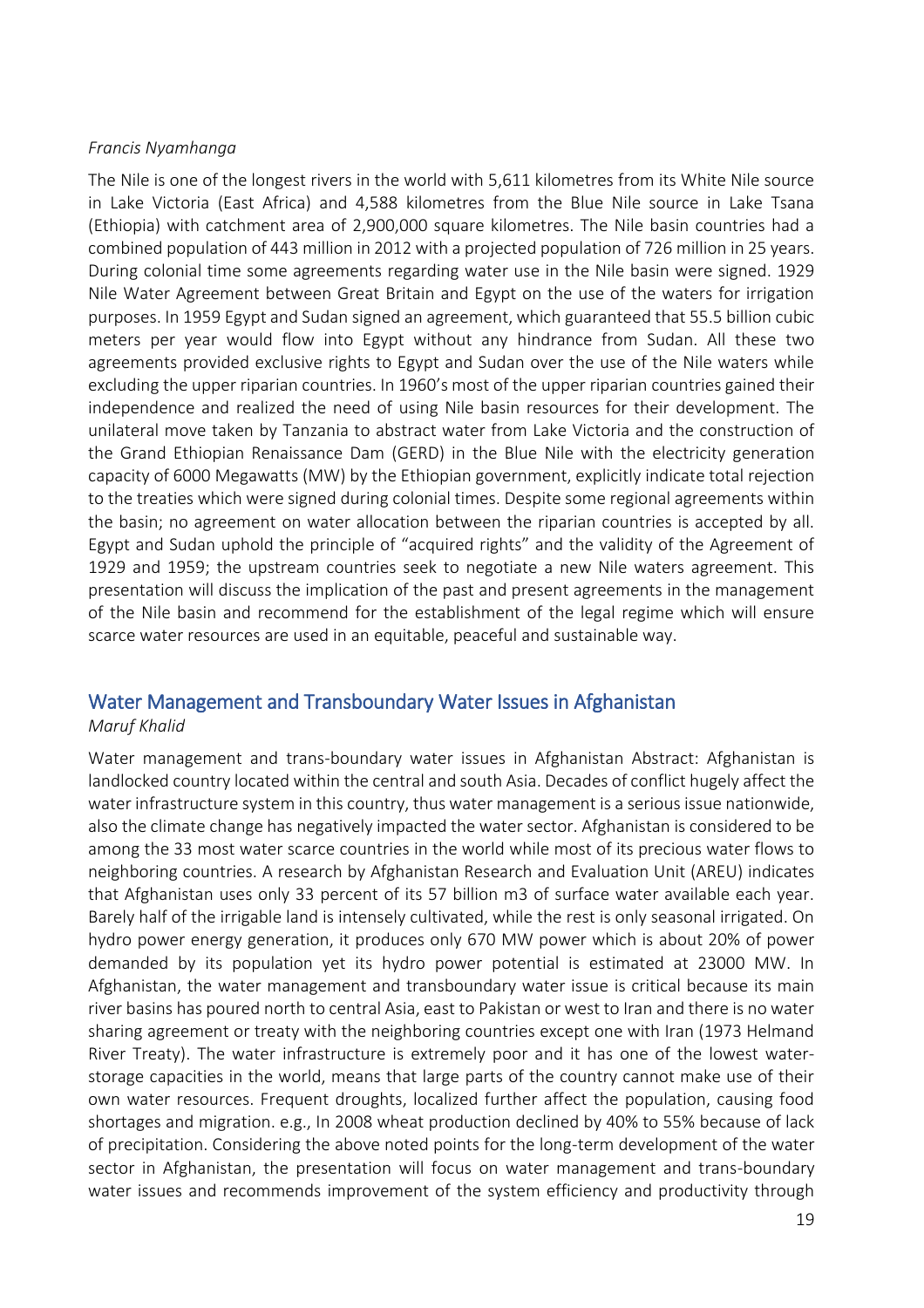enhancing infrastructure, increasing the equality of water allocations and developing water storage systems, enhance system operation and maintenance, increase sustainability of water resources through development of integrated catchment management plans and sustainable environmental management.

#### Indus Waters Treaty: Revisions Possible in Near Future?

#### *Waleed Chaudhry*

The topic 'Indus Waters Treaty: Revisions Possible in the Near Future?' basically highlights the famous Indus Waters Treaty signed between Pakistan, India and the World Bank in the 1960. River Indus which is one of the longest rivers in Asia, and its tributaries, holds utmost importance for India and especially for Pakistan. The conference topic provides an insight on how the two countries, after gaining independence in 1947, led to signing the treaty by which they divided the rivers of the Indus Basin among themselves in order to avoid any water conflicts arising in future. The topic will also explore how the two rival countries, which are often at conflict with each other, set a very good example of cooperation for over 50 years (even during the period of three wars) and for what reason the treaty is considered to be successful. The topic also sheds light on the aspects such as climate change and population increase which are not considered in the treaty and how such issues of today's world impact the Indus Waters Treaty that was signed in 1960. Lastly, the conference presentation concludes with the discussion if revisions are necessary at this point of time or not, and if it is possible in the near future.

#### Circular economies and nutrient cycles: Opportunities for Environmental Resilience *Anita Lazurko*

The pressure of rising commodity prices, population growth, and the need for development, is exposing the inadequacies of the current economic system. The circular economy is a viable alternative: a restorative industrial economy that eliminates waste by optimizing the cyclical flow of resources through the economy. In practice, circular economies facilitate tighter circles of reuse through efficient collection and remanufacturing, maximize the number of consecutive cycles of products through value chains, cascade the use of resources across value chains, and keep materials as pure as possible to enable effective redistribution. China and the European Union are already moving forward with circular economy policies and strategies, demonstrating the practical value of the model for a sustainable future. The circular economy has found a new application with the cycles of nitrogen and phosphorus through the biosphere. Human involvement has created massive inefficiencies in the nutrient cycle that negatively impact the environment and human health. With phosphorus supply projected to peak in the first half of the 21st century, a circular economy is necessary to achieve a sustainable resource future. The phosphorus cycle in Finland will be used as a model to map the current versus ideal system of nutrient flows, supported by real-world examples of actions that are currently being taken globally to move toward an ideal system. The presentation will conclude with a look into the future, by identifying the most significant barriers to overcome and indicating specific actions for government, the private sector and everyday citizens, that will help transition the world toward a circular and sustainable nutrient economy.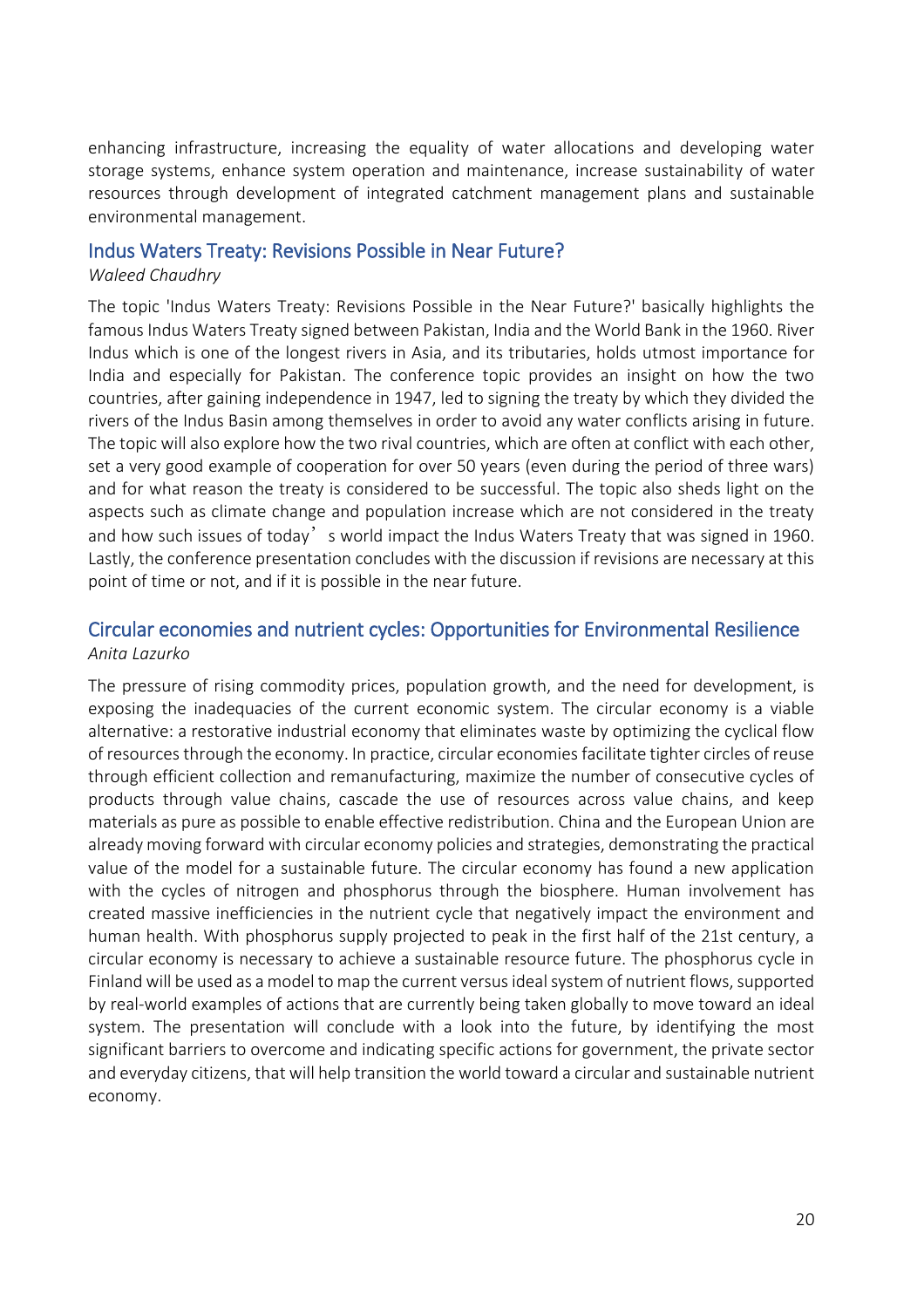### ROOM N15 105

| N15 105 |                                                                                                             |
|---------|-------------------------------------------------------------------------------------------------------------|
|         | <b>CITIES</b>                                                                                               |
| 9:45    | Abandoned human settlements due to environmental crises: Which ones<br>are next?<br>Emma Gothár             |
| 10:00   | Urban Green Space as Environmental Justice Indicator<br>Hadil Ayoub                                         |
| 10:15   | Eat Greener! Policy: Obstacle or Helping hand on the Road to Sustainable<br>Eating?<br>Dorottya Oláh        |
| 10:30   | The Promotion of Cycling Transition in the Public Policy Sector in<br>Copenhagen<br>Hippolyte de Bellefroid |
| 10:45   | Q&A                                                                                                         |
|         |                                                                                                             |

### Abandoned human settlements due to environmental crises: Which ones are next? *Emma Gothár*

Abandoned human settlements due to environmental crises are known from historic times. However, the effects of present climate change, enhanced anthropogenic impact on the environment and the uncontrolled development, driven by artificial overcapitalization — China's ghost cities are a case in point — have increased the number of unpeopled cities. There are several natural factors that can make a city vulnerable to gradual disintegration, or even force it to abandonment and near disappearance. Natural disasters, such as volcanic eruptions, hurricanes and earthquakes have shown their power to destroy cities and their ability to force their inhabitants to migrate. Water, temperature and sand also have the potential to render cities abandoned. However, anthropogenically induced environmental crises seem to have been the most common causes of a city's disintegration. Once a city becomes a ghost town, nature begins to reinvade. Focusing on the two main categories of abandoned cities, the ones became unpopulated due to environmental crises and the ones, which have never been inhabited, the presentation intends to demonstrate crises and transition through the example of the abandoned cities of China. Although China's recently built ghost cities are not deserted due to environmental crises, their construction, future inhabitation or disintegration all create further environmental issues. The analysis aims to explore some of the main characteristics of cities' pathway towards abandonment and cities, which seem to have made steps towards this path. As I argue, the vulnerability of a city and the potential of the evolvement of new ghost cities depend not just on environmental aspects, but also on the society's cultural characteristics, on political and economic systems and the policy solutions to avert them.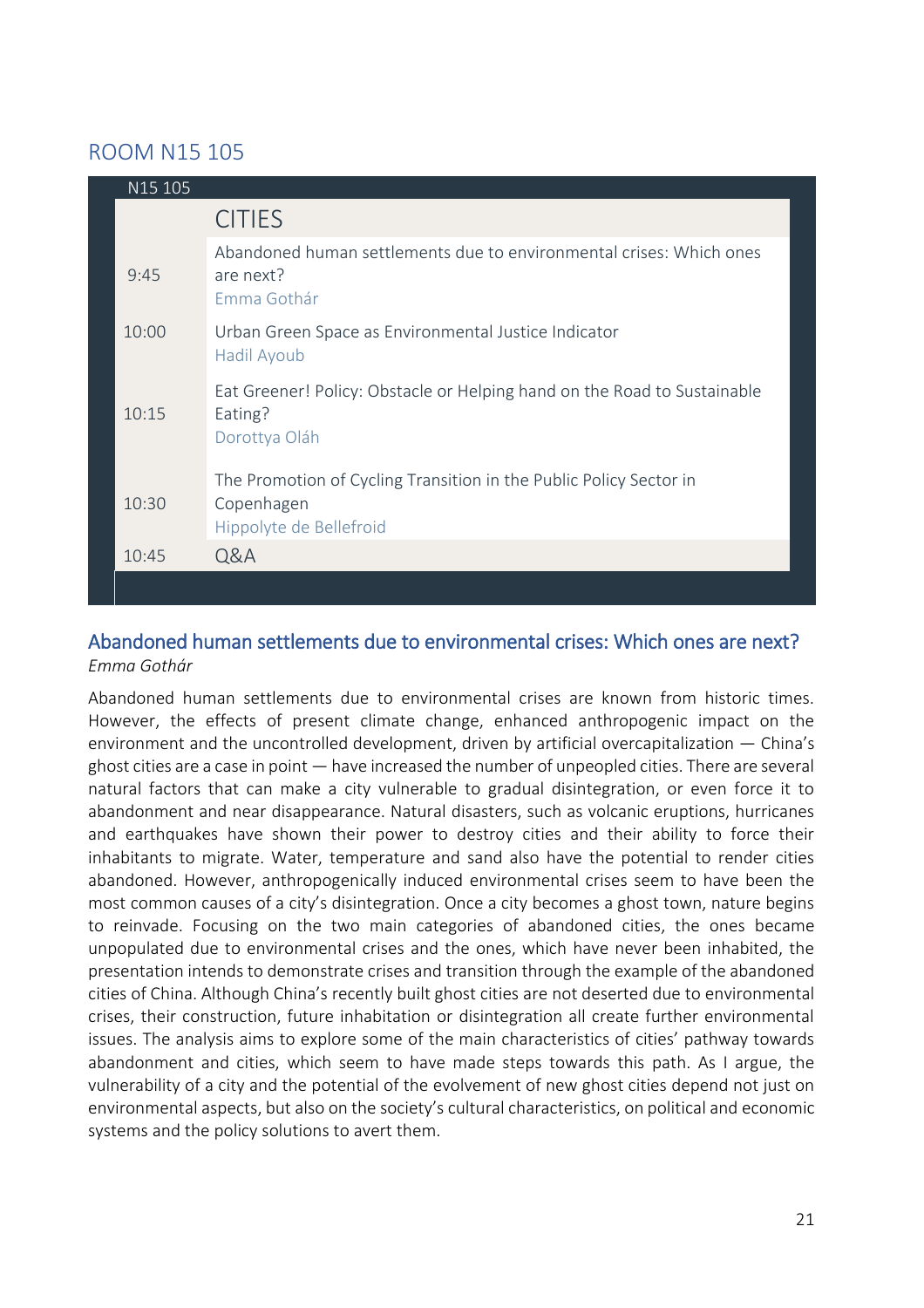#### Urban Green Space as Environmental Justice Indicator

#### *Hadil Ayoub*

Throughout the evolution of environmental movements in the United States and elsewhere, the concept of Environmental Justice (EJ) started developing as a means of describing and identifying environmental inequalities in terms of access and impact. A range of indicators has been used to identify environmental injustices, such as air, water, and waste. These environmental indicators are then compared to demographic indicators such as income, race/ethnicity, language, and age to see if there is a correlation between the two sets of indicators. Urban Green Spaces (UGS) are any open piece of land that is undeveloped and open to the public. The Berlin Environmental Atlas used UGS as one of the core indicators for EJ in Berlin. This paper introduces the concept of EJ, while giving case examples of what environmental injustices look like in cities. It also introduces the concept of UGS, and stresses the importance of having those spaces in modern cities. Lastly, it makes an argument for the importance and the effectiveness of using UGS as EJ indicator, particularly within modern cities. The author recommends that other cities across the world where research on urban EJ issues is taking place adopt UGS as an indicator for EJ in their research.

#### Eat Greener! Policy: Obstacle or Helping hand on the Road to Sustainable Eating? *Dorottya Oláh*

According to the Paris Agreement, the goal is to keep the increase of global average temperature under 2°C. In order to do that, the transformation of our current food systems becomes necessary, since food and climate change are interconnected in many ways. Emissions of food production, processing, transportation and consumption contribute to the increase of greenhouse effect, production of foodstuffs use land, water and energy, generate solid waste and pollute water bodies. Hungary has no specific policy addressing food waste, it is only mentioned in the National Waste Management Plan, which allows a little space for restaurants and associations to treat their food waste in sustainable ways. Although authorities support the shortening of supply chain, rigorous policies make local sourcing complicated. The need for a shift towards sustainable food production systems is clear, but policy measures seem to be fragmented, sometimes contradictory and unfeasible to follow, which can prevent businesses to adopt sustainable methods. This study takes on the quest of assessing the existing policies and evaluating whether they help restaurants to be more sustainable or rather form obstacles which will halt these initiatives in terms of supply chain and waste management. Background information of existing policies and instruments are provided from literature review and a case study of a Budapest based sustainable restaurant and catering service provides an example of implementation of sustainable food service. We can conclude that a more flexible and synchronized policy system would be able to help reduce the environmental impacts of food production and restaurant industry.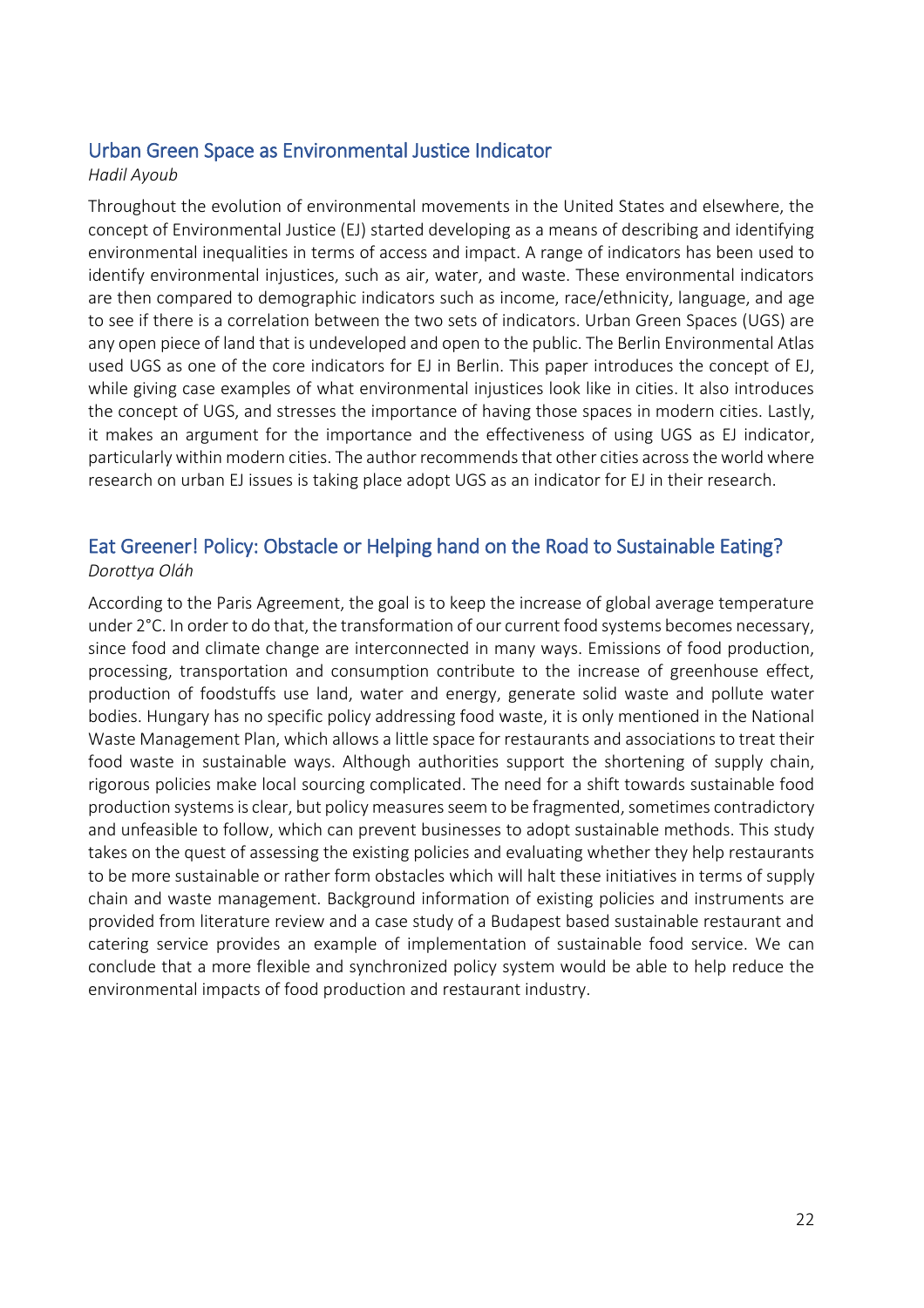#### The Promotion of Cycling Transition in the Public Policy Sector in Copenhagen *Hippolyte de Bellefroid*

The bike has nowadays become in many cities an alternative to the car to serve big cities. The transition from the use of car to bicycle represents then a solution to pollution, traffic jam, safety and space occupation. This work will address how cycling can be encouraged by public policy. It will therefore analyse the policies taken in Copenhagen this last decade. Copenhagen is taken for this work because in 2016 it is the second city after Amsterdam where the number of bikes circulating in the capital has exceeded the number of cars. The analysis will be made through three different factors: the setting up of bike infrastructures such as bike parking, pro-bike policies and programs such as restricting and taxing car ownership, and the promotion of bike in public opinion through campaigns. The analysis of these factors will show that Copenhagen set up a large range of infrastructures for bicycles to first increase safety. It also restricted cars and encouraged the citizens to cycle through campaigns. This analysis will show how the transition to bike in cities is intrinsically linked with policies concerning cars. It will highlight that the transition to bicycle requires a decrease in cars in the city.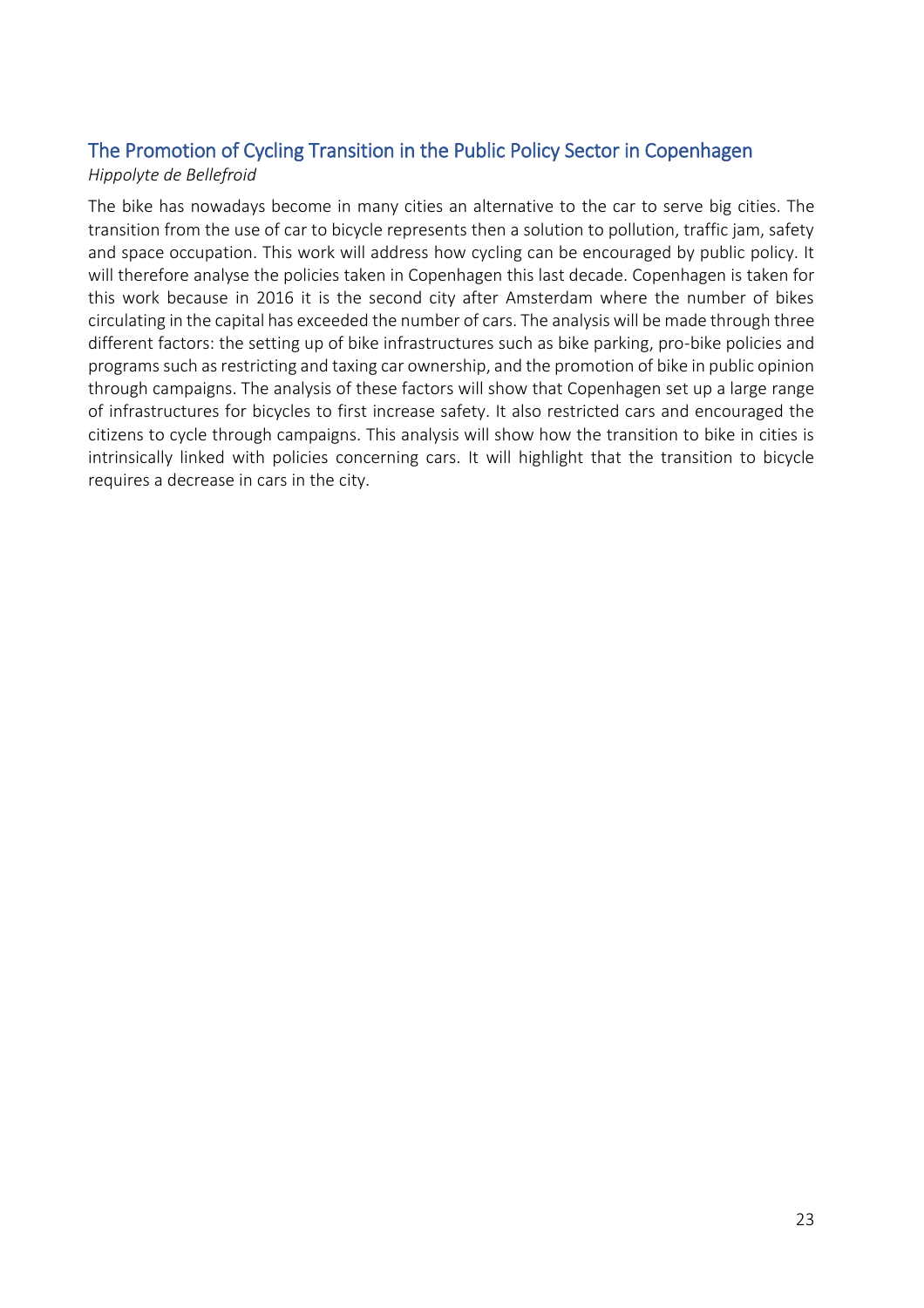| N <sub>15</sub> 105 |                                                                                                                 |
|---------------------|-----------------------------------------------------------------------------------------------------------------|
| 11:30               | <b>CLIMATE CHANGE</b>                                                                                           |
| 11:30               | The Inception and Current State of the EU Emissions Trading System (EU<br>ETS)<br>Julie Emmrich                 |
| 11:45               | Permafrost Thawing in the Russian Federation: Time-bomb for the<br>Indigenous Communities<br>Koloskova Evgeniya |
| 12:15               | The Evolution of Education and Outreach in the UNFCCC<br>Eva Lukonits                                           |
| 12:30               | President Elect Trumps's Energy Agenda versus Paris Agreement<br>Zhibek Issakyzy                                |
| 12:45               | <b>Q&amp;A</b>                                                                                                  |

#### The Inception and Current State of the EU Emissions Trading System (EU ETS) *Julie Emmrich*

Climate change is one of the very crucial aspects of environmental issues. Indeed many international environmental policies deal with climate change. This is partly due to the type of resource our atmosphere is, that we all share all around the globe. Therefore this presentation looks into the emersion of climate change concerns. It then describes how the climate change regime was created, from the Stockholm conference in 1972 to the Rio conference 20 years later. It further shows the growing concern over carbon dioxide emissions and how they became the central aspect of the climate change regime. In a next step, the presentation explains how, mainly through Kyoto '92, many parties ratified the carbon dioxide emission reduction efforts and hard law was created. The creation of the policy instrument that is carbon trading is explained and discussed in detail, why was it chosen to create a new commodity. The presentation analyses the EU's Emissions Trading System (EU ETS)'s implementation, its development and current states. It also looks into the system's successes and weaknesses. Furthermore, the presentation turns to the system's loopholes and its consequences, positive and negative. Finally, this presentation evaluates the implications of the carbon trading systems and its effect to transit towards more sustainable development. Concluding this presentation discusses the prospects of carbon trading and how it might grow further.

### Permafrost Thawing in the Russian Federation: Time-bomb for the Indigenous **Communities**

#### *Koloskova Evgeniya*

The circumpolar region has been experiencing the most severe climate-driven changes in the last few decades. One of the most pronounced consequences of climate change in this region is the thawing of permafrost, which induces carbon feedback, soil erosion, water contamination, destroying infrastructures, etc. Approximately 4 million people reside in the Arctic, and almost half of this number lives in the northern regions of the Russian Federation. There are indigenous communities of the Russian North, mostly herders, who are facing serious difficulties in adapting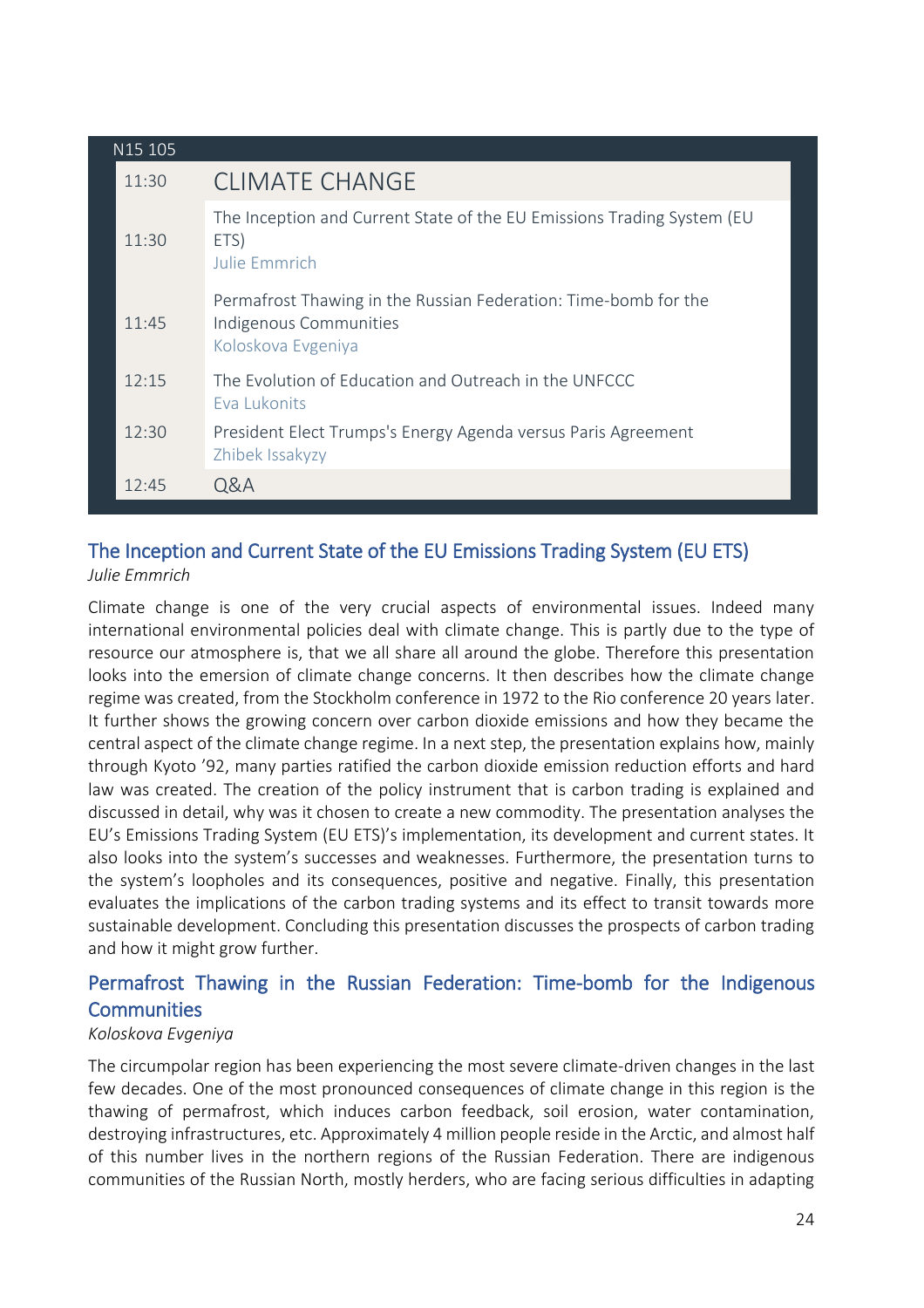to the rapid environmental change. These rural isolated communities are especially vulnerable to changes because of their strong dependence on the environment for food, traditional way of living and culture. Some of the impacts of the permafrost thawing were predicted but not taken under control, some came as an unexpected issue and need a fast response right now. In this presentation, few cases of such consequences are discussed and possible responses – regarding both mitigation and adaptation - considering the impact on indigenous herders are given. The focus is on the issue of bacterial viruses that might be preserved in the permafrost, but with its thawing are released. The past summer anthrax exposure induced by permafrost thawing affected peoples' health and killed 2300 reindeer, on which communities' lives depend. The problem could be mitigated if the officials did not cancel the compulsory vaccination in the region few years ago. Decision-makers suggest adaptation methods providing people with equal distribution of goods, but without recognition of differences. The complexity of addressing such problems and injustice of the indigenous people being affected are in the focus of the presentation.

#### The Evolution of Education and Outreach in the UNFCCC

#### *Eva Lukonits*

Education and outreach have a significant role in global climate disputes. It is essential for governments, societies and economies to understand the concept of climate change and how it effects our future. Climate change is a common concern of mankind, so in 1992 the UNFCCC's Article 6 pointed out the importance of climate education and public awareness-raising. Over the past two decades since New Delhi (2002), through Doha (2012) and Lima (2014), to Marrakesh (2016) it has been an emerging focus point of the Conference of the Parties and has been negotiated at the meetings of the Subsidiary Body of Implementation. Resulting amendments and decisions on Article 6, like the New Delhi or the Doha work programme, and the latest decision of the COP21 in Marrakesh this year, which has been made on improving the Doha work programme and strengthen the implementation efforts. In 2002 in New Delhi at the COP8, six different key elements were defined in two focus areas; the first area consists of education and training, and the second consists of public access to information, public participation and public awareness; and international cooperation interweaves both. During the years of discussion on Article 6 of UNFCCC, several platforms have been established to support the development and implementation of the statements, inter alia United Nations Alliance on Climate Change Education, Training and Public Awareness and NAZCA. Furthermore, there are several successfully running projects worldwide. However, Article 6 seeks to reduce the impact of climate change by enabling society to be a part of the solution. It would need significant commitments nationally and high level international cooperation, but with more effective promotion and inclusion of NGOs and the public, climate education and raising public awareness could be one of the focus points of the global transitions.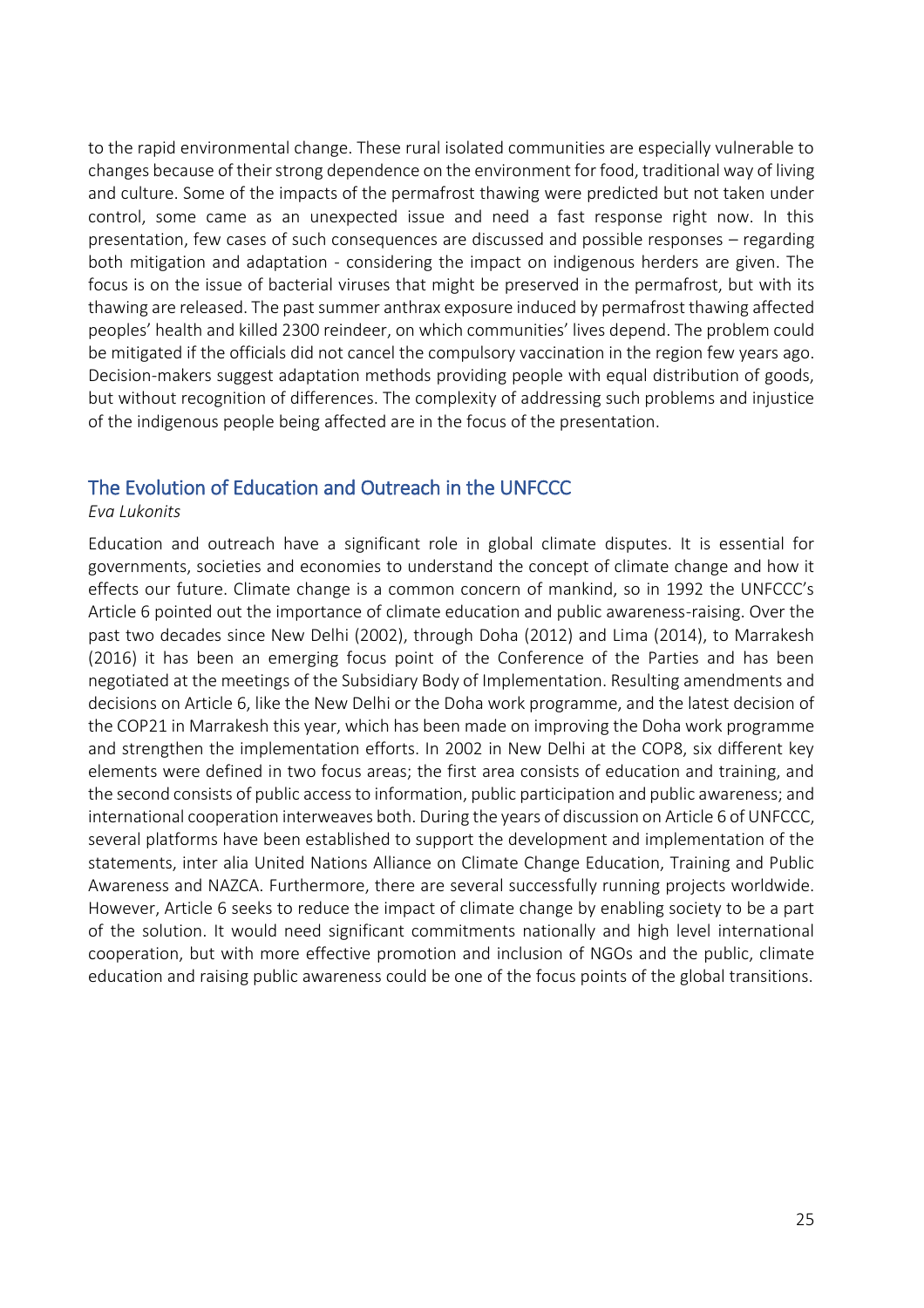### President Elect Trumps's Energy Agenda versus Paris Agreement

#### *Zhibek Issakyzy*

As the Paris Agreement on climate change successfully entered into force this November and have been ratified by the biggest emitters as China and the US, next year it may face invalidation. President-elect Trump of the United States of America would have a full reign over the US position on Paris starting from January 2017 and may completely shot down the US pledge to decrease carbon emissions. As a candidate Mr. Trump has already questioned an existence of climate change and wanted to pull out of the Paris even before the US officially signed it. "Canceling" the Paris Agreement by the US would have consequences not only for the States, but also for the world. Being a second biggest emitter of greenhouse gas emissions that is trying to move forward with implementing SDGs, the US's new administration poses a great threat to the energy transition from fossil fuels to the renewables in the country. Trump's energy agenda does not consider any climate change mitigation per se, even more wants to unleash American oil and gas extraction, making the country energy independent from foreign import.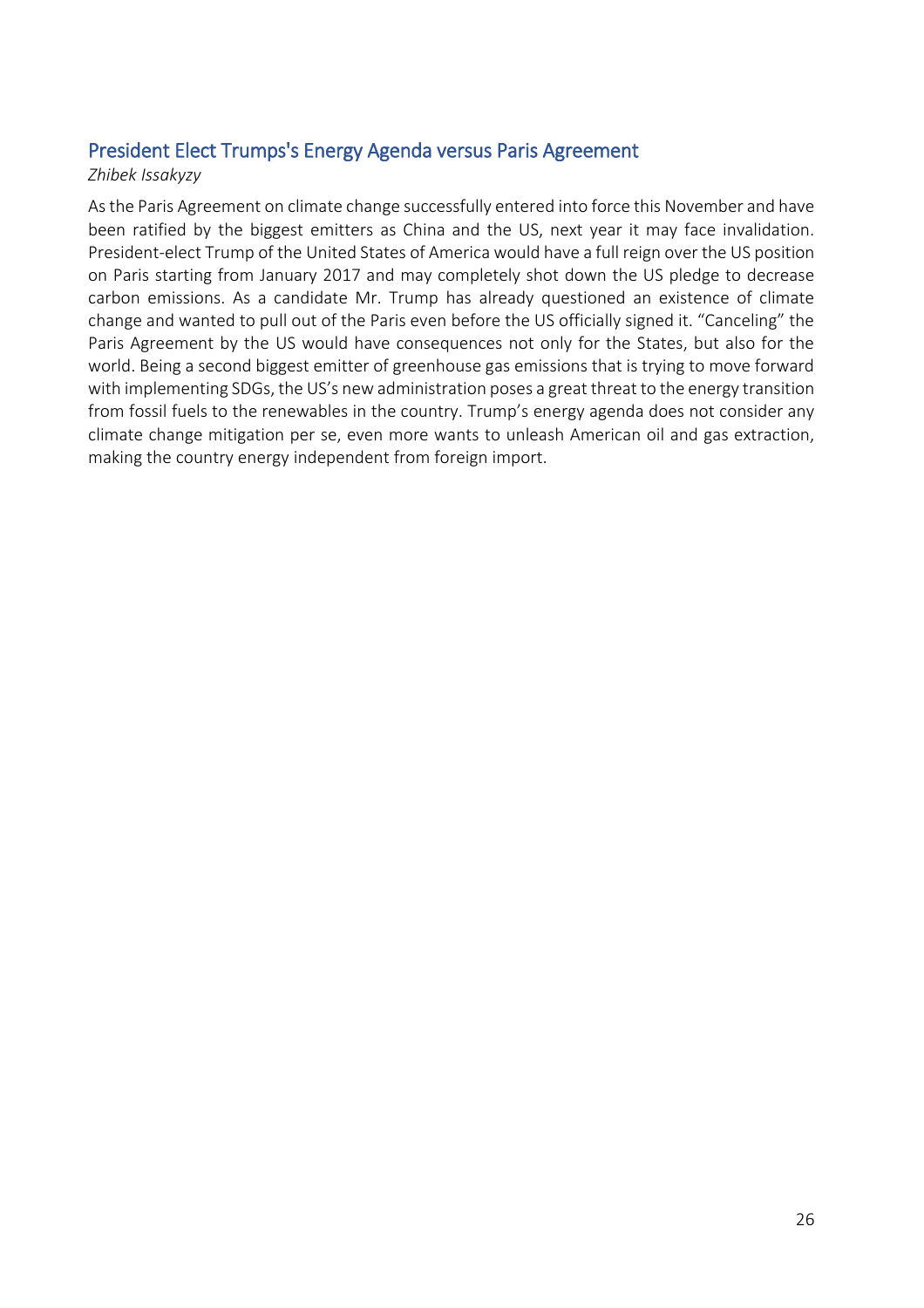### ROOM N15 104

| N15 104 |                                                                                                                                                      |
|---------|------------------------------------------------------------------------------------------------------------------------------------------------------|
|         | <b>HUMAN BEHAVIOR</b>                                                                                                                                |
| 9:45    | Environmental Crisis and Hinduism in India -An Exhortation for<br>Reconsidering Human Responsibilities in the 21st century<br>Kevin Valsan Hymavathy |
| 10:00   | Eco-gamification: the Application of Digital Games in Environmental<br><b>Education and Beyond</b><br><b>Katalin Tarr</b>                            |
| 10:15   | The Future of Ecological Migration and Its Social and Political Impacts: The<br>Sudanese Dilemma<br>Steven M. Rozowicz                               |
| 10:30   | Towards Understanding the Development of Green Parties in Democratic<br>Regimes: Case Studies of Germany and Japan<br>Dalya Hashweh                  |
| 10:45   | Q&A                                                                                                                                                  |

### Environmental Crisis and Hinduism in India -An Exhortation for Reconsidering Human Responsibilities in the 21st century

*Kevin Valsan Hymavathy* 

Hinduism -The practice of an eternal religion has a quintessential impact on India to evolve as a nation with substantial culture, values, and traditions. Over a millennia Hindu literature and beliefs taught us not only the Pancha Mahabhutas (The five great elements), Vedas, Dharma (Virtue or duties), Ahimsa (Non-Violence) etc. but also it became a moral compass to guide us to co-exist peacefully in this pristine environment. Various Hindu concepts in architecture (Vastu Shastra), Environmental ethics or code of conduct (Dharma), Objectives of 'Padma Purana' can be used as a tool which humanizes and personalizes choices towards environment and help better decision making on complex environmental issues and for a better understanding of our responsibilities towards nature; especially to accomplish the '2030 agenda for Sustainable development' of United Nations. Goals like Ensure availability and sustainable management of water and sanitation for all, Make cities and human settlements inclusive, safe, resilient and sustainable, Ensure sustainable consumption and production patterns, Conserve and sustainably use the oceans, seas and marine resources for sustainable development, Protect, restore and promote sustainable use of terrestrial ecosystems, sustainably manage forests, combat desertification, and halt and reverse land degradation and halt biodiversity loss are taken into consideration here.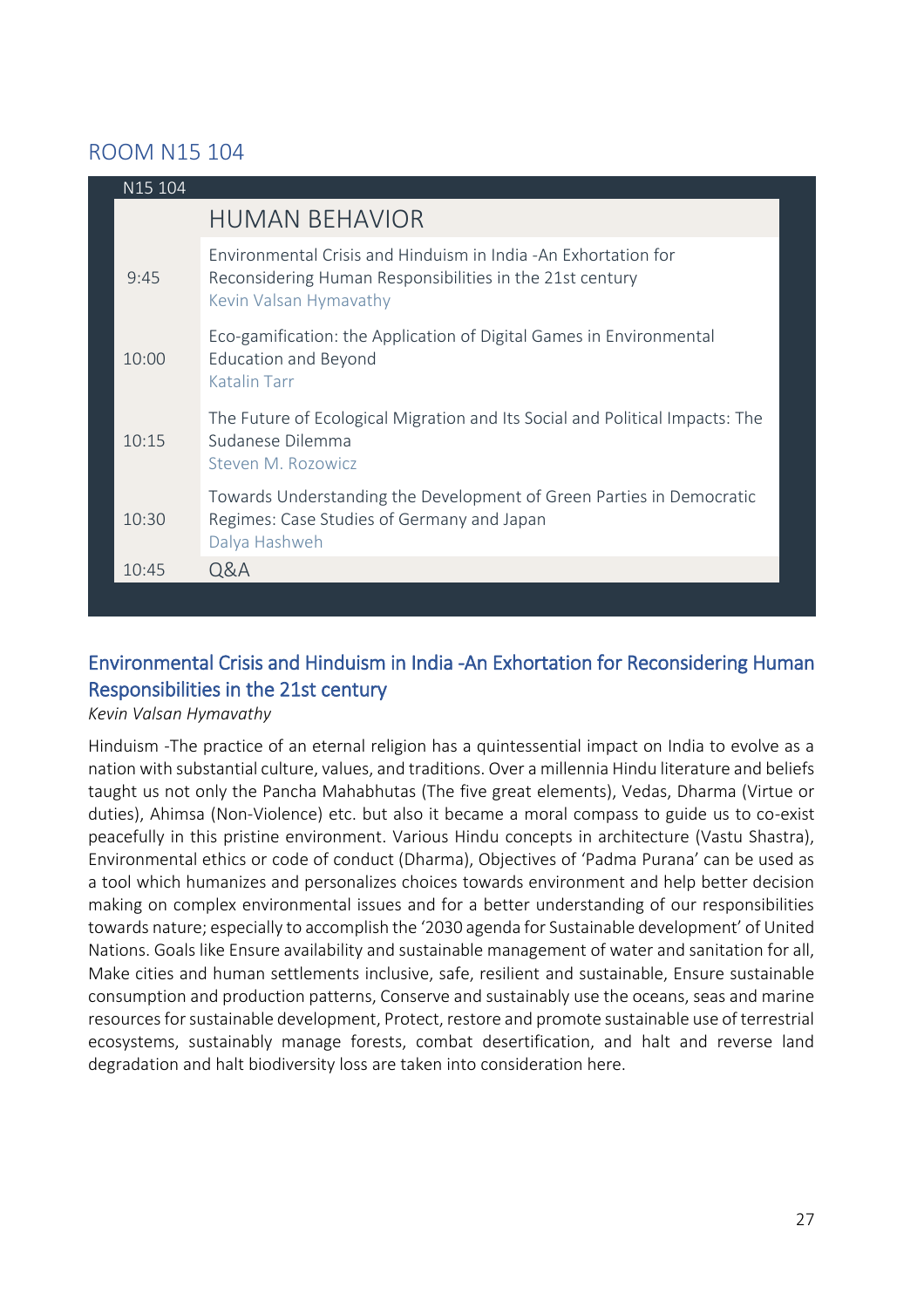### Eco-gamification: the Application of Digital Games in Environmental Education and Beyond

#### *Katalin Tarr*

As the intersection of human behavior and technology is increasing, digital games have become powerful contemporary tools of storytelling, human interaction, and learning. Several eco-games are being designed to promote pro-environmental consumer behavior, to increase interest towards environmental issues, and to mobilize activists. These games vary from individual interactive applications to massive multiplayer online games and crowd-sourced research projects. The presentation will argue that digital games are adequate tools for various environmental applications, such as education, research, and communication. General game design elements, such as purpose, loss/reward dynamics, and collaboration, and gamer skills, like solution-orientedness, ethical conduct and intrinsic motivation provide a useful framework to address complex and planetary-scale environmental problems. To demonstrate that, the online game "Garbage Dreams" will be analyzed, in which players take on the role of garbage collectors in Cairo's neighborhoods and learn about recycling and the globalized economy. While acknowledging some points of criticism to our argument – like the risk of disconnection from "real" physical actions or the "anti-environmental" narratives prevailing in mainstream games –we argue that digital games are great tools which should be exploited for environmental purposes. Digital gamification is likely to intensify and spread geographically in the future, and the technology, time and effort invested in gaming can be useful resources for environmental education, communication and research.

### The Future of Ecological Migration and Its Social and Political Impacts: The Sudanese Dilemma

#### *Steven M. Rozowicz*

Humanity has been defined by its mobility as far back as anthropological records extend. Therefore, migration in its eclectic forms and driving forces has been omnipresent throughout the world and must be recognized not as a new phenomenon, which it has been portrayed as, but as an integral part of our species. Ecological migration, also known as environmental migration or climate migration has also been deemed something relatively new since the emergence of western climate concern in the late 1980s. This is also a misconception that has been heavily politicized as of late with current climate and geopolitical instability in the Pacific Island Nations, Middle East, and Saharan and Sub-Saharan Africa. Humans have been displaced by changes in their environmental surroundings, again, as long as the record permits. From the Irish Potato famine to the Sundarbans flooding, humanity has always been at the whims of the natural processes surrounding us. Sudan is currently going through climatic changes coupled with high levels of geopolitical instability that highlight current global trends in both internal and external displacement and climate shifts that are facilitating strife in social, political, demographic and economic sectors. The complex history and potentially even more complicated demographic composition of Sudan coupled with government sanctioned religious persecution only adds to the natural stressors already inflicted by increased sandstorms, drought, and soil degradation.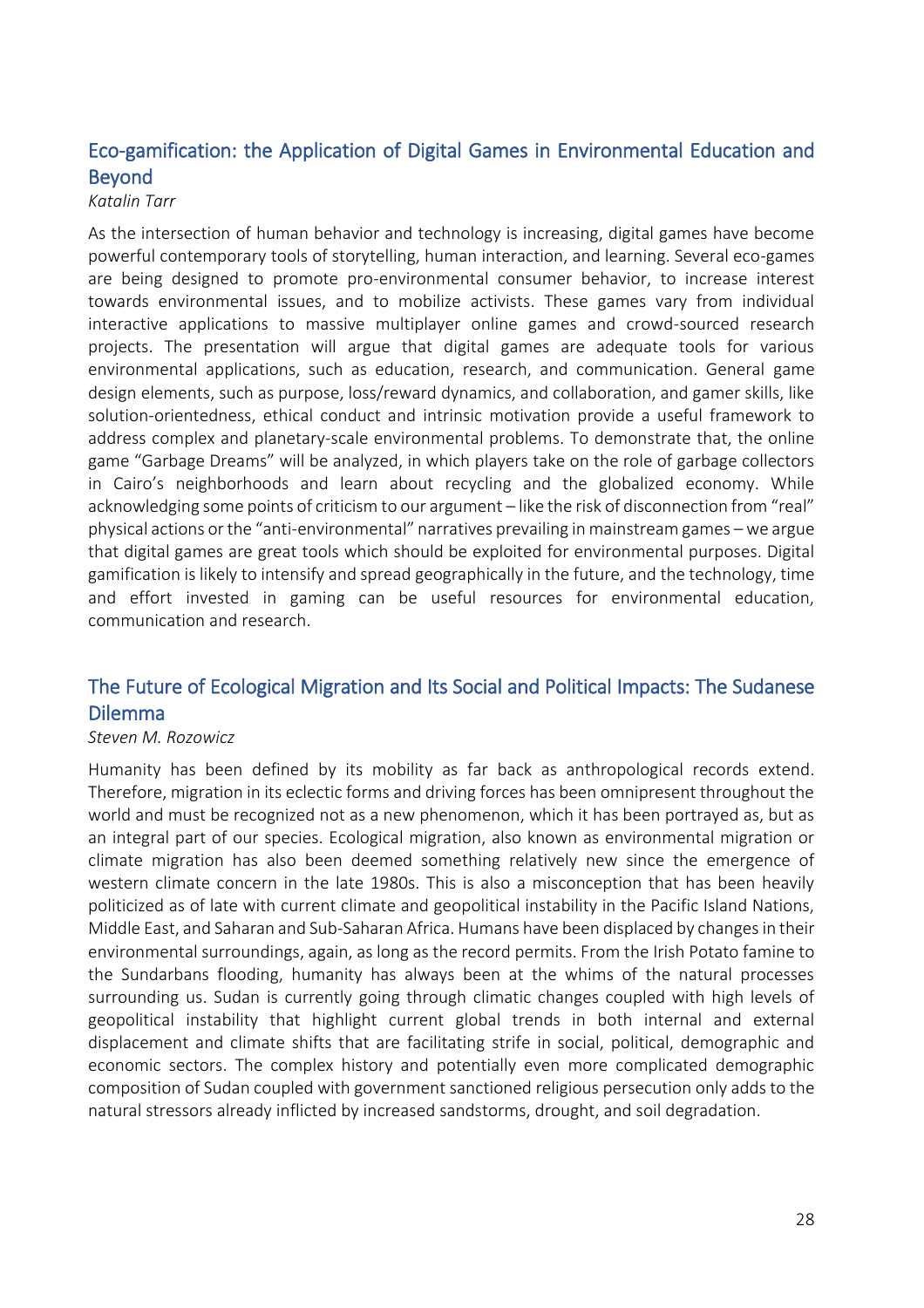### Towards Understanding the Development of Green Parties in Democratic Regimes: Case Studies of Germany and Japan

#### *Dalya Hashweh*

This presentation examines the development of Green parties in democratic political regimes. Although Green parties are reputable political parties in many developed and democratic nations, they have failed, in other countries, to make any electoral headway. Factors such as the electoral system of the country, the nature of party competition, significance of post-materialism, and the type of social milieu (groups encompassing people with the same opinions) providing the support base for the Green party have been proposed in literature in order to explain their development as well as their success or failure. The case studies of Germany and Japan, chosen for this presentation, offer contrasting examples of the success and failure of Green parties in democratic regimes, respectively. What explains the lack of any significant Green party in Japan, although it is an industrialized country, whereas Germany has a prominent one? In this presentation, I shall identify potential reasons behind the failure of Green parties in Japan in contrast to Germany. I shall argue that the nature of the electoral system or political regime may not be grounds enough to explain the success of Green parties. Instead, I shall argue that the type of social milieu supporting a Green party in a given country is the most influential factor in determining the emergence, development, and success of a Green party.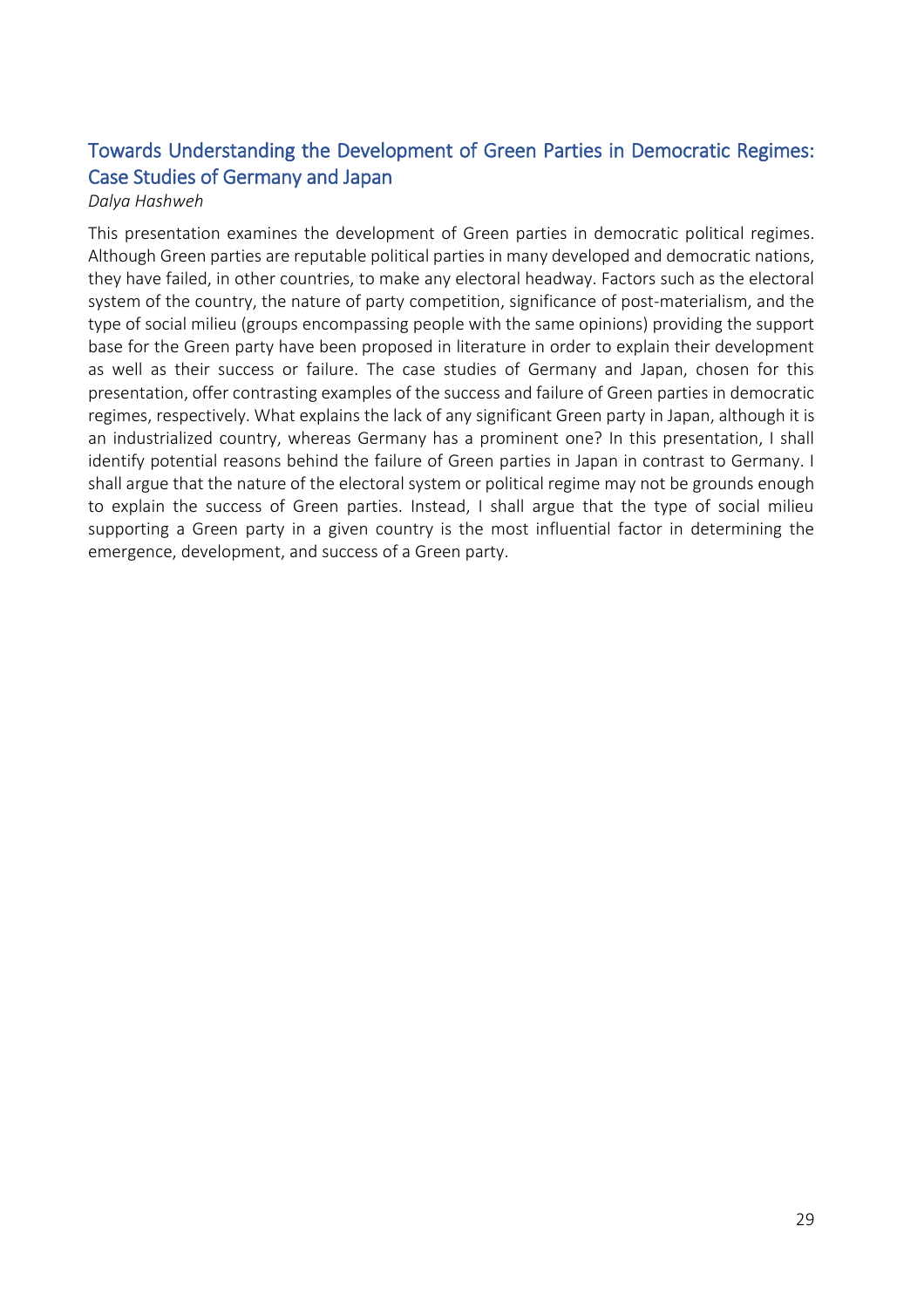| N15 104 |                                                                                                                                                          |
|---------|----------------------------------------------------------------------------------------------------------------------------------------------------------|
|         | RESOURCES on LAND                                                                                                                                        |
| 11:30   | Forest Stewardship Council - An Approach towards Responsible Supply<br>Chains<br>Sahar Sajjad Malik                                                      |
| 11:45   | Indonesian Palm Oil - Assessment of Current Government Policy and<br>Transitionary Solutions to the Resulting Deforestation Crisis<br>Wolfgang E. Haider |
| 12:15   | Development and Thailand's World Heritage National Parks<br>Darunee Sukanan                                                                              |
| 12:30   | Parks are People Too: The Te Urewera Case Study from National Park to<br>Legal Person<br>Carly Soo                                                       |
| 12:45   | Q&A                                                                                                                                                      |

#### Forest Stewardship Council - An Approach towards Responsible Supply Chains *Sahar Sajjad Malik*

Delivering profitable growth by creating positive impact on people and planet forms the basis of sustainability in business. With growing economies, businesses are incorporating sustainability practices at all levels of operations but have identified supply chains to be the most complex as well as the most significant. Responsible Supply Chains - managing the environmental, social and economic impacts and encouraging practices of good governance throughout the product's lifecycle - is a new concept, yet very challenging and valuable at the same time. The concept emerged to cater the sustainability mega trends like population growth, climate change, resource scarcity, governmental regulations and consumer pressures. One of the most important approaches towards responsible supply chains is Forest Stewardship Council (FSC), an international non-profit forest certification, ensuring the responsible management of forests from where the forest products are procured. FSC tries to promote environmentally appropriate, socially beneficial and economically viable management of world's forests. FSC certification requires the forest owners and managers to follow ten principles and criteria to ensure responsible management of forest. These principles and criteria are pertinent worldwide and applicable to different ecosystems and forest areas, as well as political, cultural and legal systems. FSC certified products has significant advantages; credibility, environmental protection, community engagement and access to markets. All of these advantages demonstrate that FSC is a right approach towards building responsible supply chains.

### Indonesian Palm Oil - Assessment of Current Government Policy and Transitionary Solutions to the Resulting Deforestation Crisis

#### *Wolfgang E. Haider*

In 2015, the Indonesian government laid out a plan to double its palm oil production while simultaneously eliminating deforestation by the year 2020. With a business as usual mindset to its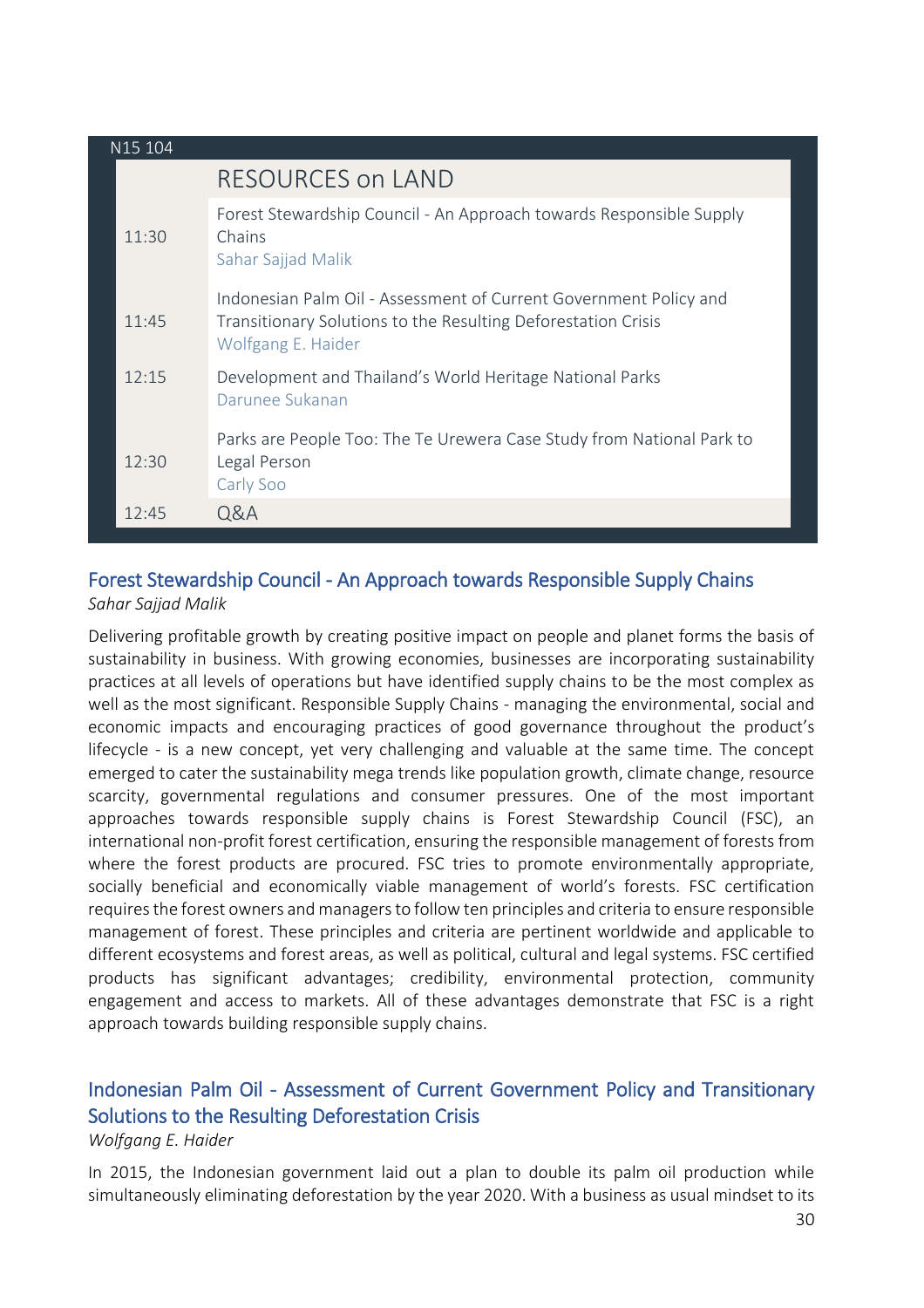policies, this goal will be impossible to achieve. Oil palm has been expanding in Kalimantan (Indonesian Borneo) since the 1960s, leading to the devastation of the tropical forests on the island. The expansion of oil palm has numerous consequences including water pollution from agrochemicals, air pollution in the form of carbon emissions from deforestation (exacerbated when peatland is destroyed), wildfire haze, and perhaps most importantly the detrimental loss of biodiversity. Oil palm is an incredibly efficient oil being used for food and biofuel with global demand increasing. As a result, Indonesia wishes to expand its export of the product to reap the economic benefits. After the fall of Suharto in 1998, the oil palm economy transitioned from state run to more privately owned enterprises, including small-holders and larger companies. The new government promoted the expansion of the industry with a tax reduction on the export of the crop. The Indonesian government is attempting to curb the negative impacts oil palm produces with program such as in InPOP (Indonesian Palm Oil Platform) and ISPO (Indonesian Sustainable Palm Oil) certification, however the country lacks the capacity to enforce and monitor policies and laws, before one even takes corruption into consideration. With a population of 250 million, ranked 4th in the world, it is no surprise the developing country is struggling to grow its economy while improving the livelihoods of its inhabitants. To improve standards, I propose changing some policies, diversifying the economy and improving infrastructure to implement and monitor sustainable practices.

#### Development and Thailand's World Heritage National Parks

#### *Darunee Sukanan*

The Dong Phayayen-Khao Yai Forest Complex in Thailand is composed of 5 national parks: Khao Yai National Park (KYNP), Thap Land National Park (TLNP), Pang Sida National Park (PSNP), Ta Phraya National Park (TPNP) and Dong Yai Wildlife Sanctuary (DYWS). The five almost connected protected areas are home for a number of endangered species as well as threatened and vulnerable flora and fauna. The forest complex has been listed as a UNESCO World Heritage site since 2005. However, the forest complex has come under increased pressure because Thailand lacks the capacity to tackle rampant illegal logging, stop the poaching of endangered species, manage tourism more effectively and prevent increased encroachment. Highway 304 transverses Khao Yai National Park and Thap Land National Park, bisecting the areas. As a result, the road obstructs animals by preventing them from crossing from one part of the forest to another so as to forage for food and find mates. This threatens the health of local ecological systems. UNESCO has recommended that Thailand establish wildlife corridors on Highway 304 to maintain the integrity of local forests. Road number 304 connects three major urban and economic sites (the capital Bangkok, the Northeast and industrial areas on the Eastern Sea Board). In 2015 a plan to expend the highway was proposed and ultimately approved by the country's cabinet as the government claimed that the road could boost economic activities and productivities and would reduce road accidents in the area. Even though the expansion of the highway was proposed to be coupled with 2 wildlife corridors, UNESCO and others still raised concerns because the widening of the highway would lead to an increase in traffic and noise, which would add to the stress on wildlife. The widening of the road, therefore, worries the public that it would contribute to more harm than benefit.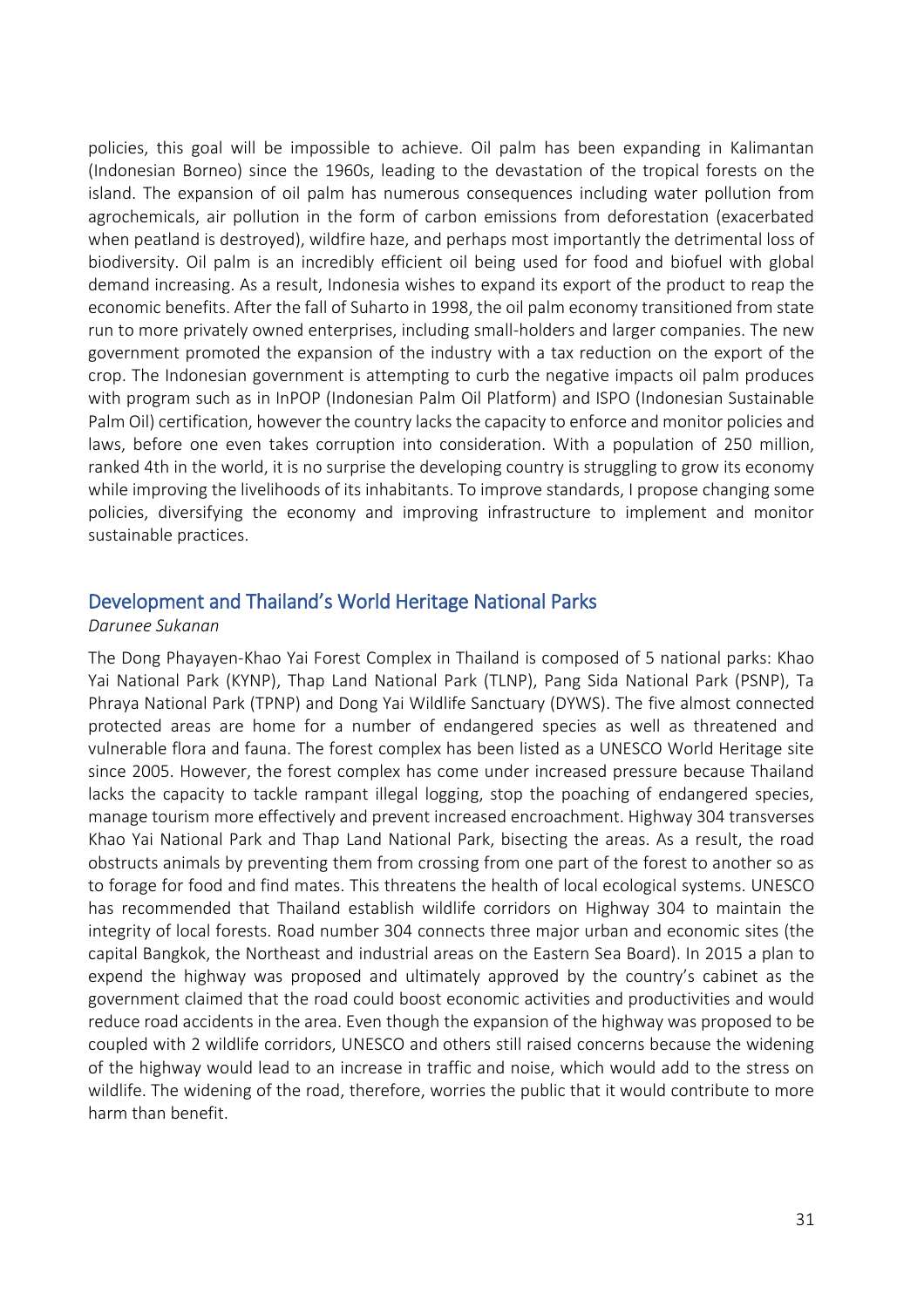### Parks are People Too: The Te Urewera Case Study from National Park to Legal Person *Carly Soo*

In Christopher Stone's seminal 1972 text 'Should Trees Have Standing?', he proposed that natural objects should be granted legal rights through a guardian in order to defend their interests and safeguard their future. More than 40 years later, the New Zealand Government granted legal personhood to the Te Urewera National Park, sacred home of the local Tūhoe iwi (an indigenous Māori tribe). As a result, Te Urewera is no longer owned by the Government or owned by the Tūhoe people. Instead Te Urewera is a legal entity, endowed with the same rights, powers and duties of a legal person. The innovative law that gives Te Urewera this status, the 'Te Urewera Act 2014', recognizes the spiritual and intrinsic values of the land by putting it beyond human ownership. Rather, the law aims to protect Te Urewera in a way that reflects New Zealand's culture and values by providing stronger legal protection and changing the co-governance structures between the Government and Tūhoe people. The Te Urewera Act was part of a wider redress settlement for historical indigenous rights of the Tūhoe people under the Treaty of Waitangi and is a revolutionary moment in New Zealand's legal history. This presentation outlines the significance of the Te Urewera Act; namely, its challenge to the traditional assumptions about human sovereignty over the environment and its recognition of cultural and spiritual indigenous world views. The presentation then considers the broader implications and future applicability of this approach to nature conservation within New Zealand and internationally. It concludes with an examination of an answer to the question: Is Te Urewera a realization of Stone's original thesis?